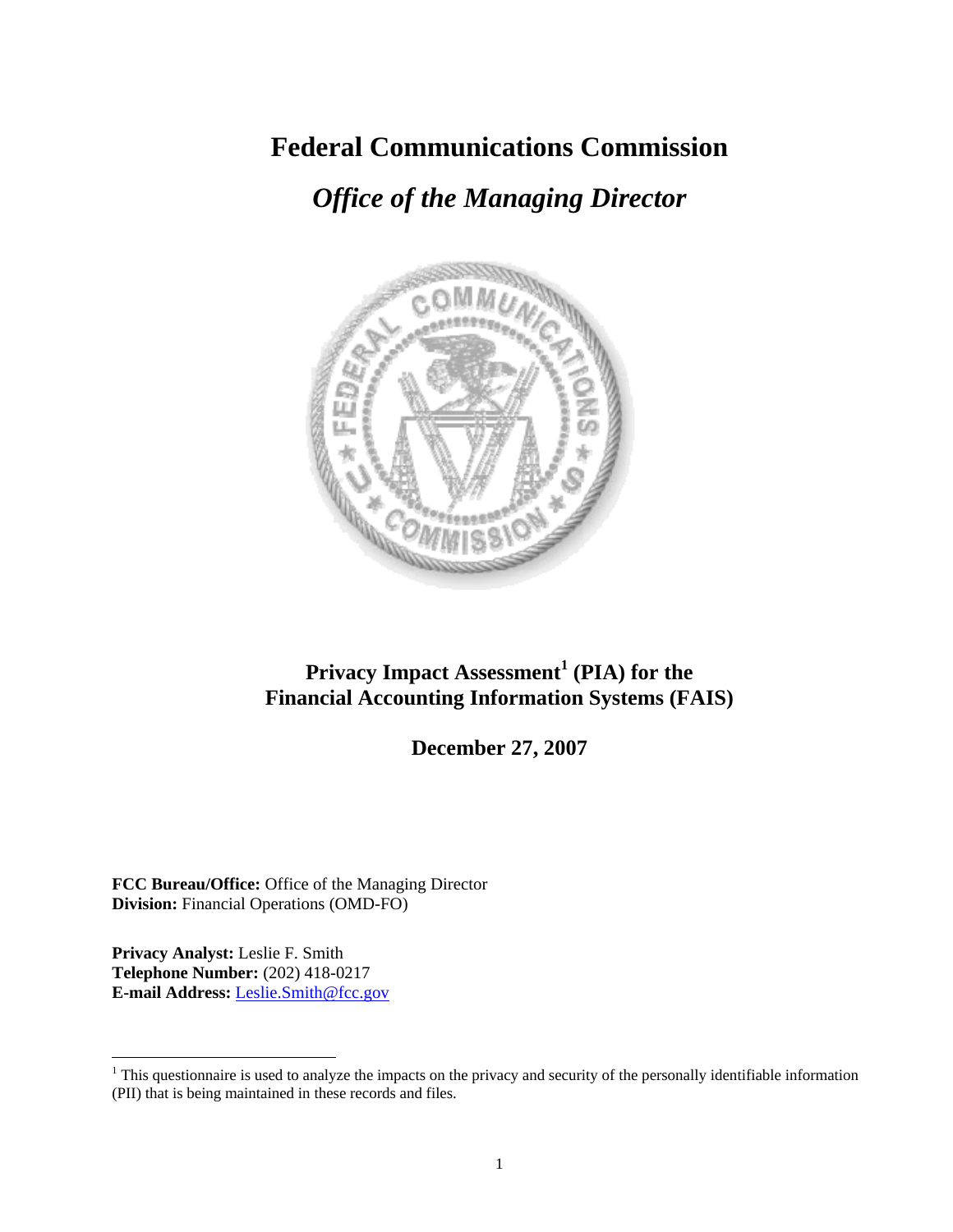The *Privacy Act of 1974*, as amended, 5 U.S.C. 552a, requires Federal agencies to take special measures to protect personal information about individuals when the agencies collect, maintain, and use such personal information.

Having established through the **Privacy Threshold Assessment** that this information system contains information about individuals, *e.g.*, personally identifiable information (PII), it is important that when the FCC makes changes to such an information system, the FCC then analyzes:

- (a) What changes are being made to the information that the system presently collects and maintains; and/or
- (b) What new information will be collected and maintained to determine the continuing impact(s) on the privacy of the individuals.

The Privacy Impact Assessment template's purpose is to help the bureau/office to evaluate the changes in the information in the system and to make the appropriate determination(s) about how to treat this information, as required by the Privacy Act's regulations.

#### **Section 1.0 Information System's Contents:**

1.1 Status of the Information System:

New information system—Development date:

 $\boxtimes$  Revised or upgraded information system—Revision or upgrade date: December 2006

If this system is being revised—what will be done with the newly derived information:

- $\boxtimes$  Placed in existing information system—Implementation Date: December 2006
	- Placed in new auxiliary/ancillary information system—Date:
- Other use(s)—Implementation Date:

Please explain your response:

This information system is being revised to update information about which financial systems are components that supply the electronic data and paper records that this system maintains.

- 1.2 Has a Privacy Threshold Assessment been done?
	- Yes Date:
	- $\boxtimes$  No

If a Privacy Threshold Assessment has not been done, please explain why not:

 This information system has a system of records notice (SORN) that pre-dates the implementation of the Privacy Impact Assessment requirement.

If the Privacy Threshold Assessment (PTA) has been completed, please skip to Question 1.15

1.3 Has this information system, which contains information about individuals, *e.g.*, personally identifiable information (PII), existed under another name, *e.g.*, has the name been changed or modified?

 Yes  $\boxtimes$  No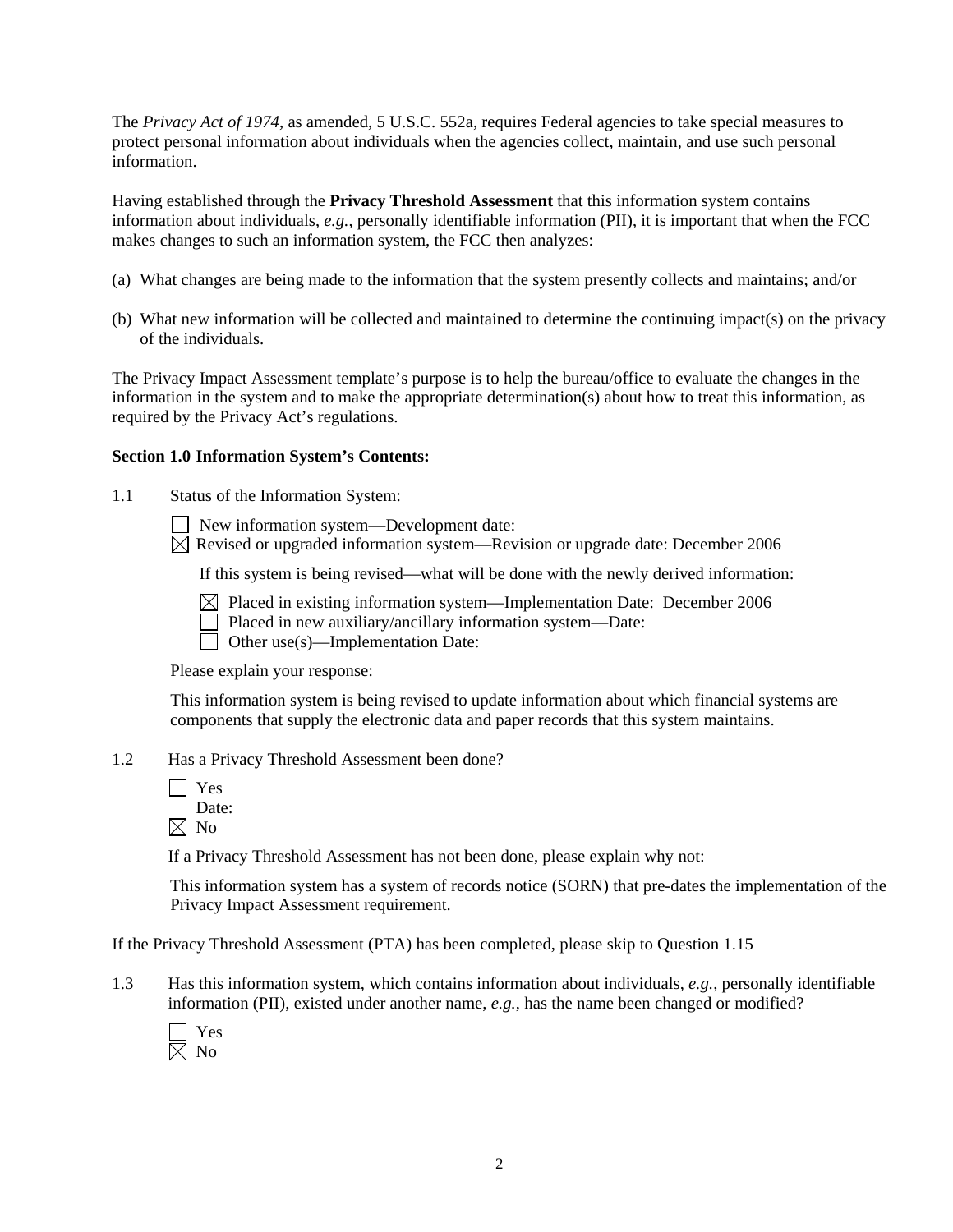If yes, please explain your response:

1.4 Has this information system undergone a "substantive change" in the system's format or operating system?

 $\boxtimes$  Yes No

If yes, please explain your response:

The vendor code has been removed from Travel Order Header Table (TOHT).

If there have been no such changes, please skip to Question 1.7.

1.5 Has the medium in which the information system stores the records or data in the system changed from paper files to electronic medium (computer database); or from one electronic information system to another, *i.e.*, from one database, operating system, or software program, *etc.*?

 Yes  $\boxtimes$  No

If yes, please explain your response:

1.6 Has this information system operated as part of another information system or was it linked to another information system:

If yes, please explain your response:

The term Financial Accounting Information System (FAIS) represents six (6) information systems which links to several other Federal information systems, FCC contractor, and FCC internal financial systems. These are:

- (1) JP Morgan/Chase iVault system,
- (2) Mellon Bank's Telecash system;
- (3) National Business Center's (NBC) Federal Financial System (FFS);
- (4) Carlson Wagonlit's E2 Solutions system;
- (5) Budget Execution And Management System (BEAMS)
- (6) National Finance Center's (NFC) payroll system.

If the information system is not part of, nor linked to another information system, please skip to Question 1.8

- 1.7 If so, was it operated by another bureau/office or transferred from another Federal agency to the FCC?
	- Yes  $\boxtimes$  No

Please explain your response:

The FCC's FAIS information system was developed to serve the FCC's financial needs and uses.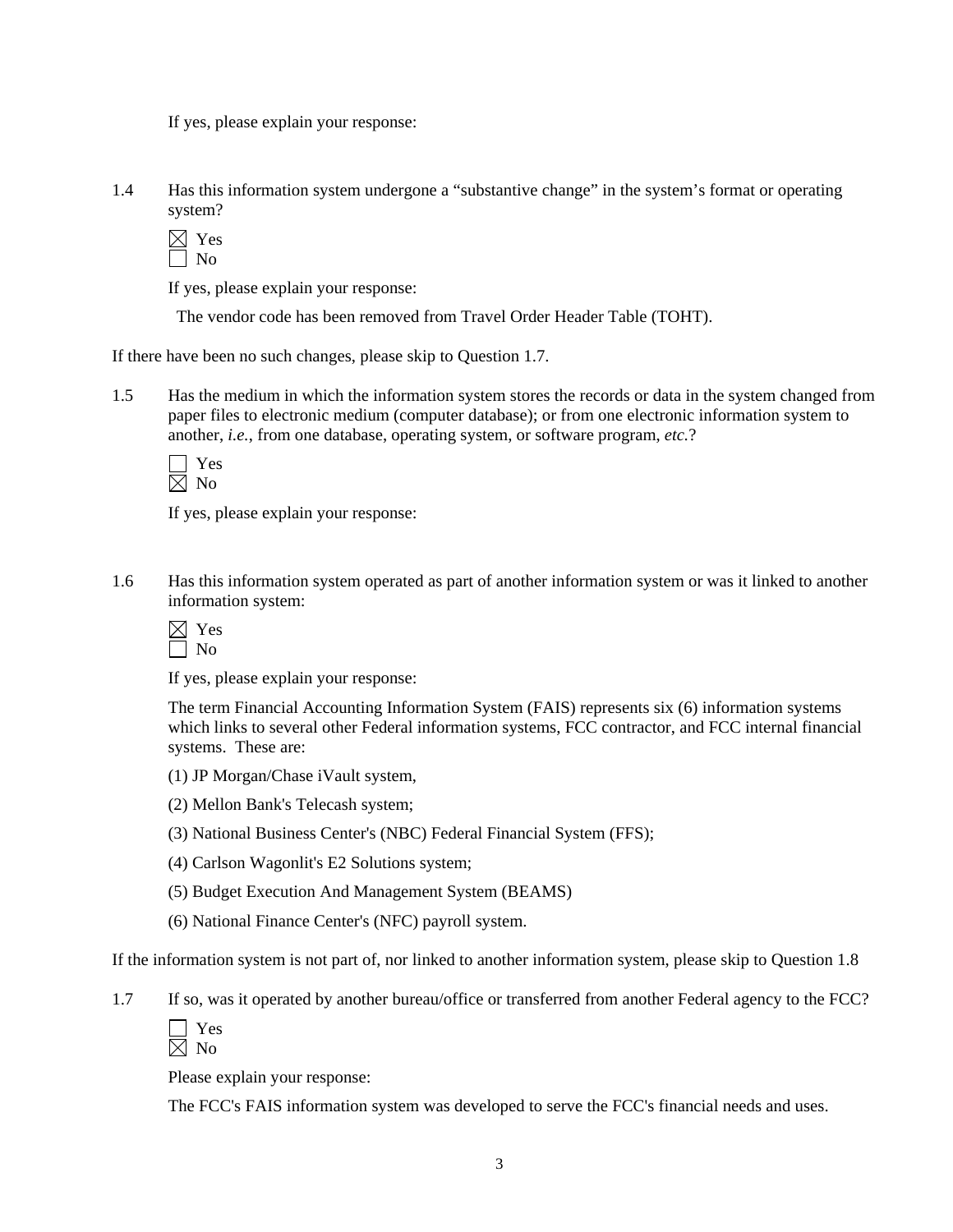1.8 What information is the system collecting, analyzing, managing, storing, transferring, *etc.*:

### **Information about FCC Employees:**

| No FCC employee information                                                              |
|------------------------------------------------------------------------------------------|
| FCC employee's name                                                                      |
| Other names used, i.e., maiden name, etc.                                                |
| <b>SSN</b>                                                                               |
| Race/Ethnicity                                                                           |
| Gender                                                                                   |
| U.S. Citizenship                                                                         |
| Non-U.S. Citizenship                                                                     |
| Biometric data                                                                           |
| Finger prints                                                                            |
| Voice prints                                                                             |
| Retina scans/prints                                                                      |
| Photographs                                                                              |
| Other physical information, <i>i.e.</i> , hair color, eye color, identifying marks, etc. |
| Birth date/age                                                                           |
| Place of birth                                                                           |
| Medical data                                                                             |
| Marital status                                                                           |
| Spousal information                                                                      |
| Miscellaneous family information                                                         |
| Home address                                                                             |
| Home address history                                                                     |
| Home telephone number(s)                                                                 |
| Personal cell phone number(s)                                                            |
| Personal fax number(s)                                                                   |
| Emergency contact data:                                                                  |
| Credit card number(s)                                                                    |
| Driver's license                                                                         |
| Bank account(s)                                                                          |
| Personal e-mail address(es)                                                              |
| FCC personal employment records                                                          |
| Military records                                                                         |
| Financial history                                                                        |
| Foreign countries visited                                                                |
| FCC badge number (employee ID)                                                           |
| Law enforcement data                                                                     |
| Background investigation history                                                         |
| National security data                                                                   |
| Communications protected by legal privileges                                             |
| Digital signature                                                                        |
| Other information: Log-in name, FFS employee number (internal use only)                  |
|                                                                                          |

## **Information about FCC Contractors:**

- No FCC contractor information
- Contractor's name
- Other name(s) used, *i.e.*, maiden name, *etc*.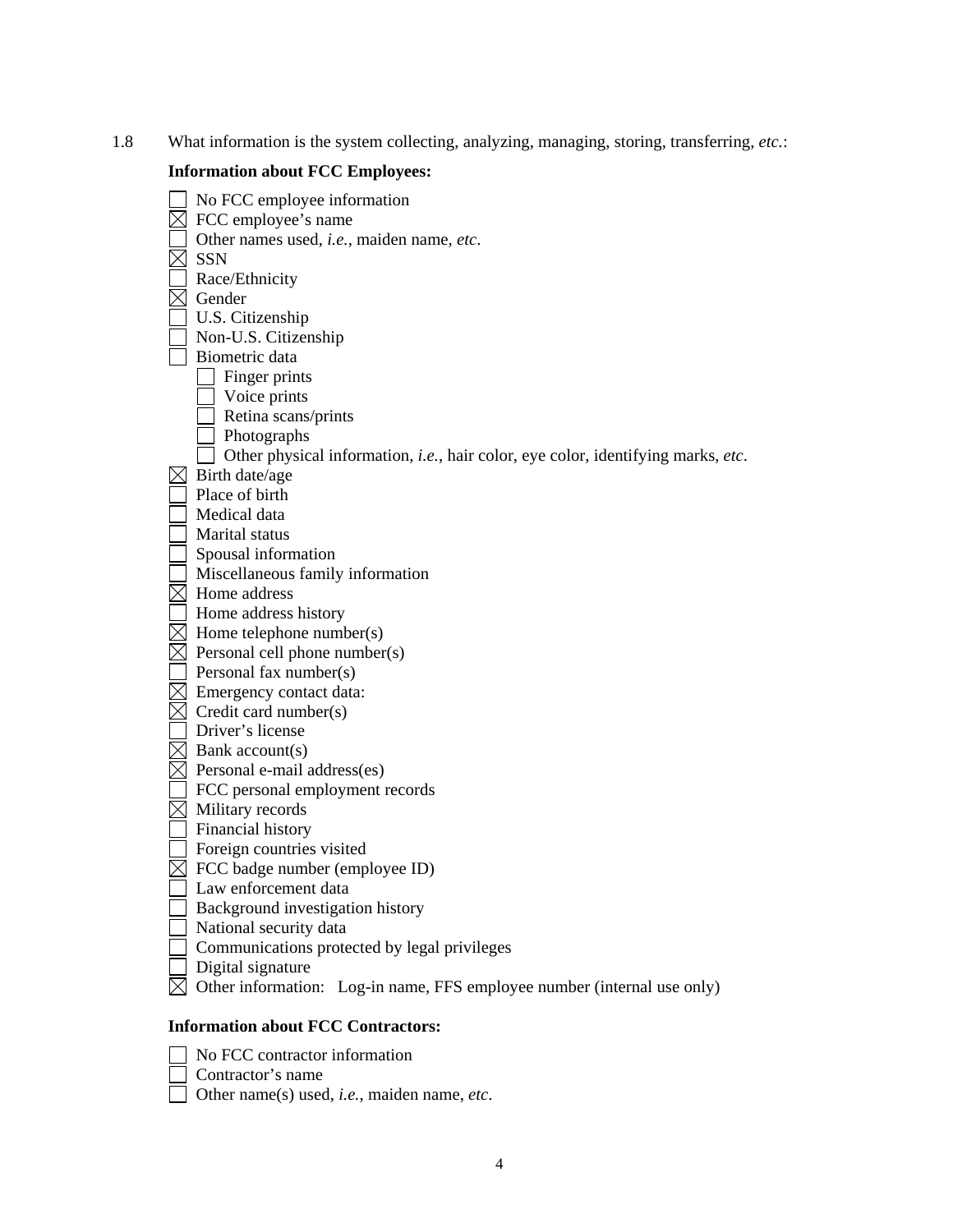| <b>SSN</b>                                                                                      |
|-------------------------------------------------------------------------------------------------|
| Race/Ethnicity                                                                                  |
| Gender                                                                                          |
| U.S. Citizenship                                                                                |
| Non-U.S. Citizenship                                                                            |
| Biometric data                                                                                  |
| Finger prints                                                                                   |
| Voice prints                                                                                    |
| Retina scans/prints                                                                             |
| Photographs                                                                                     |
| Other physical information, <i>i.e.</i> , hair color, eye color, identifying marks, <i>etc.</i> |
| Birth date/Age                                                                                  |
| Place of birth                                                                                  |
| Medical data                                                                                    |
| Marital status                                                                                  |
| Spousal information                                                                             |
| Miscellaneous family information                                                                |
| Home address                                                                                    |
| Home address history                                                                            |
| Home telephone number(s)                                                                        |
| Personal cell phone number(s)                                                                   |
| Personal fax number(s)                                                                          |
| Emergency contact data:                                                                         |
| Credit card number(s)                                                                           |
| Driver's license number(s)                                                                      |
| Bank account(s)                                                                                 |
| Personal e-mail address(es)                                                                     |
| Non-FCC personal employment records                                                             |
| Military records                                                                                |
| Financial history                                                                               |
| Foreign countries visited                                                                       |
| FCC Contractor badge number (Contractor ID)                                                     |
| Law enforcement data                                                                            |
| Background investigation history                                                                |
| National security data                                                                          |
| Communications protected by legal privileges                                                    |
| Digital signature                                                                               |
| Other information: Log-in name                                                                  |
| Information about FCC Volunteers, Visitors, Customers, and other Individuals:                   |

| Not applicable                                             |
|------------------------------------------------------------|
| Individual's name:                                         |
| Other name(s) used, <i>i.e.</i> , maiden name, <i>etc.</i> |
| <b>SSN</b>                                                 |
| Race/Ethnicity                                             |
| Gender                                                     |
| Citizenship                                                |
| Non-U.S. Citizenship                                       |
| Biometric data                                             |
| Fingerprints                                               |
|                                                            |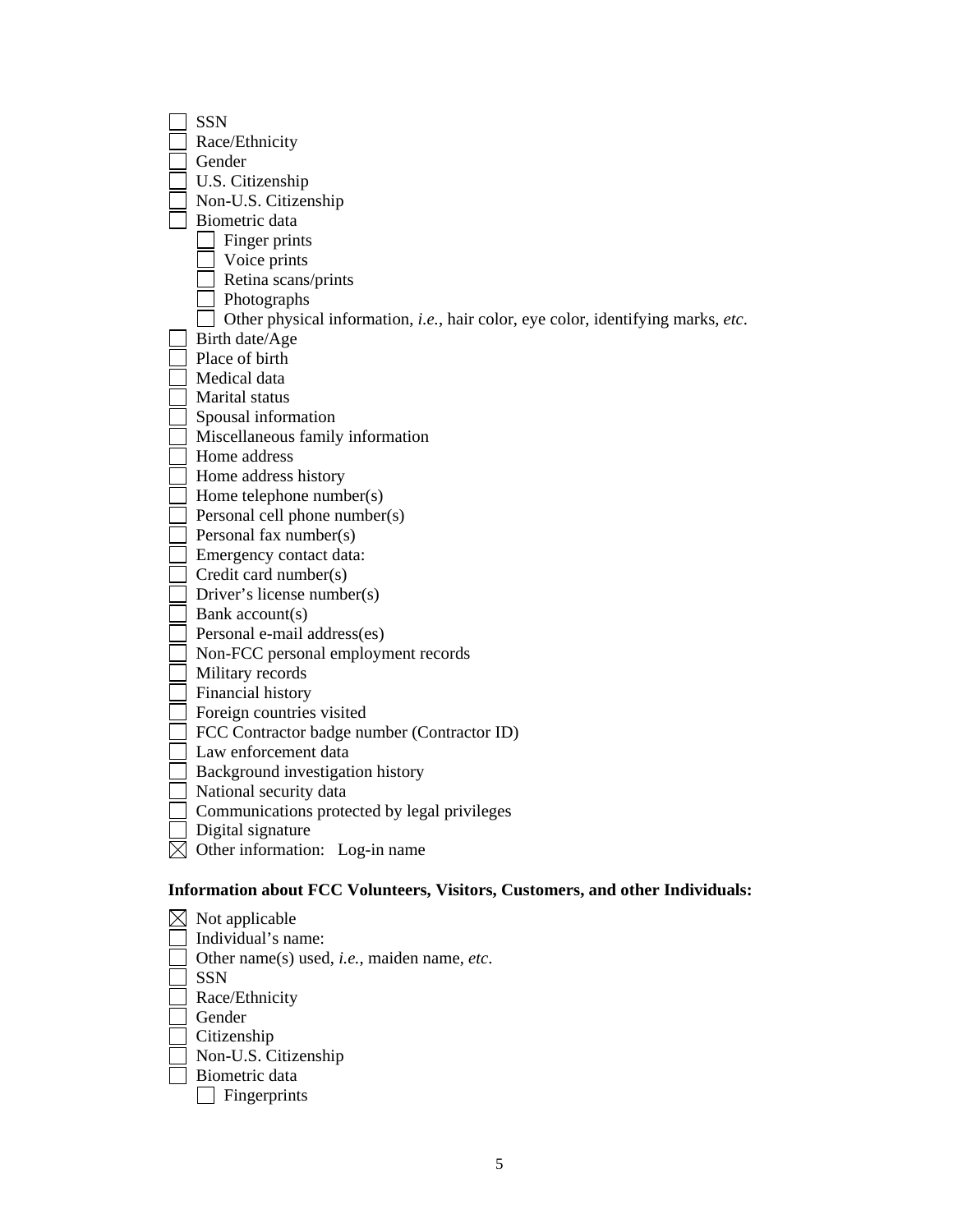| Voiceprints                                                                              |
|------------------------------------------------------------------------------------------|
| Retina scans/prints                                                                      |
| Photographs                                                                              |
| Other physical information, <i>i.e.</i> , hair color, eye color, identifying marks, etc. |
| Birth date/Age                                                                           |
| Place of birth                                                                           |
| Medical data                                                                             |
| Marital status                                                                           |
| Spousal information                                                                      |
| Miscellaneous family information                                                         |
| Home address                                                                             |
| Home address history                                                                     |
| Home telephone number(s)                                                                 |
| Personal cell phone number(s)                                                            |
| Personal fax number(s)                                                                   |
| Emergency contact data:                                                                  |
| Credit card number(s)                                                                    |
| Driver's license number(s)                                                               |
| Bank account(s)                                                                          |
| Personal e-mail address(es)                                                              |
| Non-FCC personal employment records                                                      |
| Military records                                                                         |
| Financial history                                                                        |
| Foreign countries visited                                                                |
| Law enforcement data                                                                     |
| Background investigation history                                                         |
| National security data                                                                   |
| Communications protected by legal privileges                                             |
| Digital signature                                                                        |
| Other information:                                                                       |
|                                                                                          |

 **Information about Business Customers (usually not considered "personal information"):** 

| Not applicable                                        |
|-------------------------------------------------------|
| Name of business contact/firm representative          |
| Business/corporate purpose(s)                         |
| Other business/employment/job description(s)          |
| Job description                                       |
| Professional affiliations                             |
| <b>Partial SSN</b>                                    |
| Business/office address                               |
| Intra-business office address (office or workstation) |
| Business telephone number(s)                          |
| Business cell phone number(s)                         |
| Business fax number(s)                                |
| Business pager number(s)                              |
| Business e-mail address(es)                           |
| Bill payee name                                       |
| Bank routing number(s)                                |
| Income/Assets                                         |
| Web navigation habits                                 |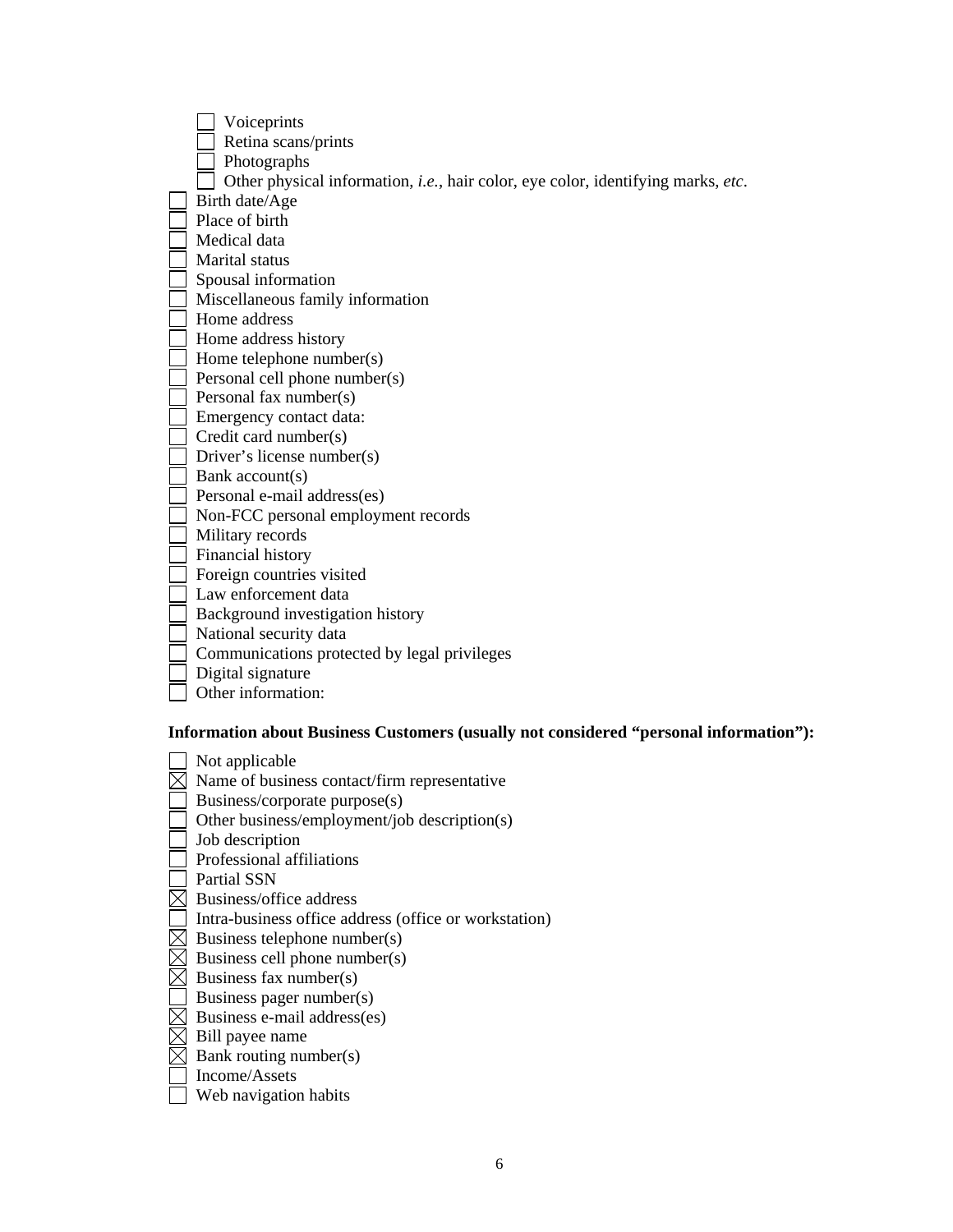- Commercially obtained credit history data
- Commercially obtained buying habits

Credit card number(s)

- $\overline{\boxtimes}$  Bank account(s)
- Other information:
- 1.9 What are the sources for the information that you are collecting:
	- $\bowtie$  Personal information from FCC employees:
	- $\boxtimes$  Personal information from FCC contractors:
	- $\Box$  Personal information from non-FCC individuals and/or households:
	- $\boxtimes$  Non-personal information from businesses and other for-profit entities: Businesses provide information as part of the information that the FCC requires for payments, *etc.*
	- $\boxtimes$  Non-personal information from institutions and other non-profit entities: Institutions and non-profit entities (*e.g.* universities)
	- Non-personal information from farms:
	- $\boxtimes$  Non-personal information from Federal Government agencies: National Finance Center (NFC), and U.S. Department of Treasury
	- $\boxtimes$  Non-personal information from state, local, or tribal governments: Institutions and non-profit entities (*e.g.* universities) .
	- $\boxtimes$  Other sources: Foreign entities International Telecommunication Settlements (ITS)
- 1.10 Will the information system obtain, use, store, analyze, *etc*. information about individuals *e.g*, personally identifiable information (PII), from other information systems, including both FCC and non-FCC information systems?

Please explain your response:

FAIS maintains personally identifiable information for travel and to make payments.

If the information system does not use any PII from other information systems, please skip to Question 1.15

1.11 If the information system uses information about individuals from other information systems, what information will be used?

| <b>SSN</b>                                                                       |
|----------------------------------------------------------------------------------|
| Names:                                                                           |
| Citizenship:                                                                     |
| Biometric data                                                                   |
| Finger prints                                                                    |
| Voice prints                                                                     |
| Retina scan/prints                                                               |
| Photographs                                                                      |
| Other physical information, i.e., hair color, eye color, identifying marks, etc. |
| Birth date/Age                                                                   |
| Place of birth                                                                   |
| Medical data                                                                     |
| Marital status                                                                   |
| Spousal information                                                              |
| Miscellaneous family information:                                                |
|                                                                                  |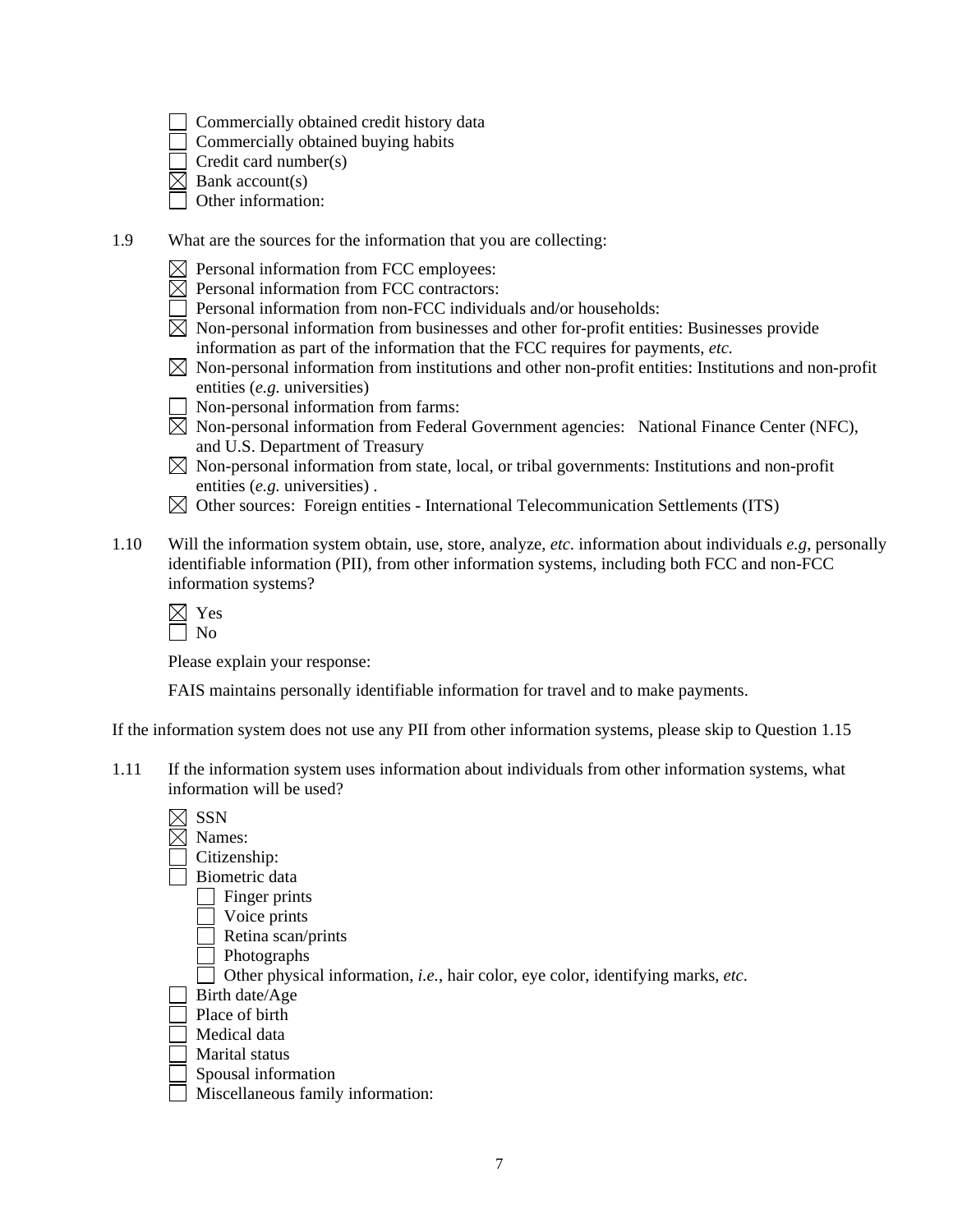| ⊠ | Home address                                                                          |
|---|---------------------------------------------------------------------------------------|
|   | Home address history                                                                  |
|   | Home telephone number(s)                                                              |
|   | Personal cell phone number(s)                                                         |
|   | Personal fax number(s)                                                                |
|   | Emergency contact data                                                                |
|   | Credit card number(s)                                                                 |
|   | Driver's license                                                                      |
|   | Bank account(s)                                                                       |
|   | Personal e-mail address(es)                                                           |
|   | Non-FCC personal employment records                                                   |
|   | Non-FCC government badge number (employee ID)                                         |
|   | Law enforcement data                                                                  |
|   | Military records                                                                      |
|   | National security data                                                                |
|   | Communications protected by legal privileges                                          |
|   | Financial history                                                                     |
|   | Foreign countries visited                                                             |
|   | Background investigation history                                                      |
|   | Digital signature                                                                     |
|   | Consumer/customer name                                                                |
|   | Consumer/customer SSN                                                                 |
|   | Consumer/customer address                                                             |
|   | Consumer/customer birthday/age                                                        |
|   | Consumer/customer telephone number(s)                                                 |
|   | Consumer/customer cell phone number(s)                                                |
|   | Consumer/customer telephone/cell phone/fax account number(s)                          |
|   | Other information:                                                                    |
|   |                                                                                       |
|   | Information about Business Customers (usually not considered "personal information"): |
|   | Not applicable                                                                        |
|   | Name of business contact/firm representative                                          |
|   | Business/corporate purpose(s)                                                         |
|   | Job description                                                                       |
|   | Professional affiliations                                                             |
|   |                                                                                       |
|   | Partial SSN                                                                           |
|   | Intra-business office address (office or workstation)                                 |
|   | Business telephone number(s)                                                          |
|   | Business cell phone number(s)                                                         |
|   | Business fax number(s)                                                                |
|   | Business e-mail address(es)                                                           |
|   | Race/Ethnicity                                                                        |
|   | Gender                                                                                |
|   | Bill payee name                                                                       |
|   | Bank routing number(s)                                                                |
|   | Income/Assets                                                                         |
|   | Web navigation habits                                                                 |
|   | Commercially obtained credit history data                                             |
|   | Commercially obtained buying habits                                                   |

8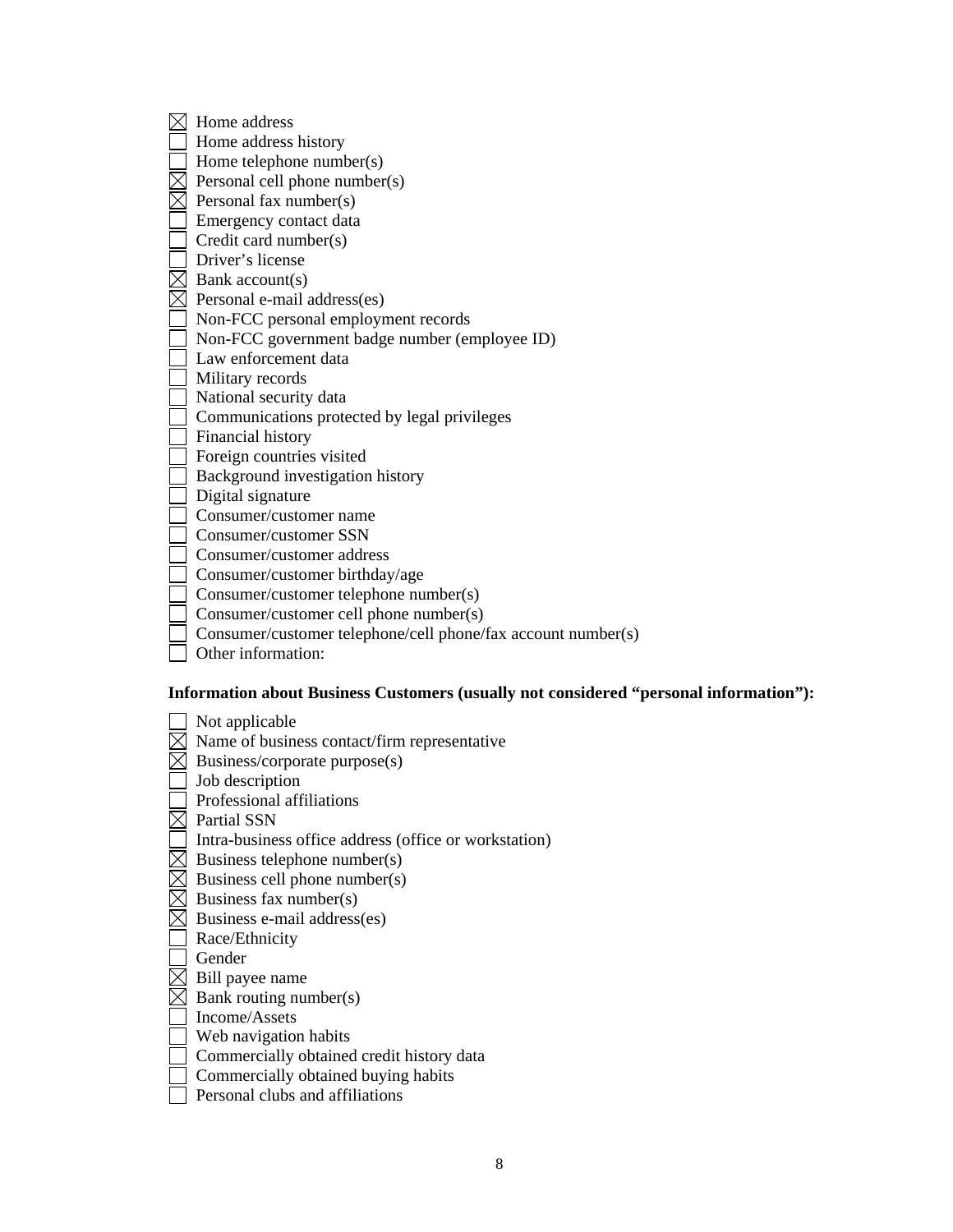$\bowtie$  Credit card number(s) Bank account(s) Other information:

1.12 Will this information system derive new information, records, or data, or create previously unavailable information, records, or data, through aggregation or consolidation from the information that will now be collected via this link to the other system, including information, records, or data, that is being shared or transferred from the other information system(s)?

Please explain your response:

1.13 Can the information, whether it is: (a) in the information system, (b) in a linked information system, and/or (c) transferred from another system, be retrieved by a name or a "unique identifier" linked to an individual, *e.g.*, SSN, name, home telephone number, fingerprint, voice print, *etc*.?

Please explain your response:

The FCC can retrieve PII about individuals, companies, and other entities registered to make payments .

1.14 Will the new information include personal information about individuals, *e.g*., personally identifiable information (PII), be included in the individual's records, or be used to make a determination about an individual?



Please explain your response:

1.15 Under the *Privacy Act of 1974*, as amended, 5 U.S.C. 552a, Federal agencies are required to have a System of Records Notice (SORN) for an information system like this one, which contains information about individuals, *e.g.*, "personally identifiable information" (PII).

A System of Records Notice (SORN) is a description of how the information system will collect, maintain, store, and use the personally identifiable information (PII).

Is there a SORN that already covers this PII in this information system?

| ∸ |
|---|
| 1 |

If yes, what is this System of Records Notice (SORN):

Please provide the citation that was published in the *Federal Register* for the SORN:

If a SORN already covers this PII, please skip to **Section 2.0 System of Records Notice (SORN) Update** to address any changes to this SORN.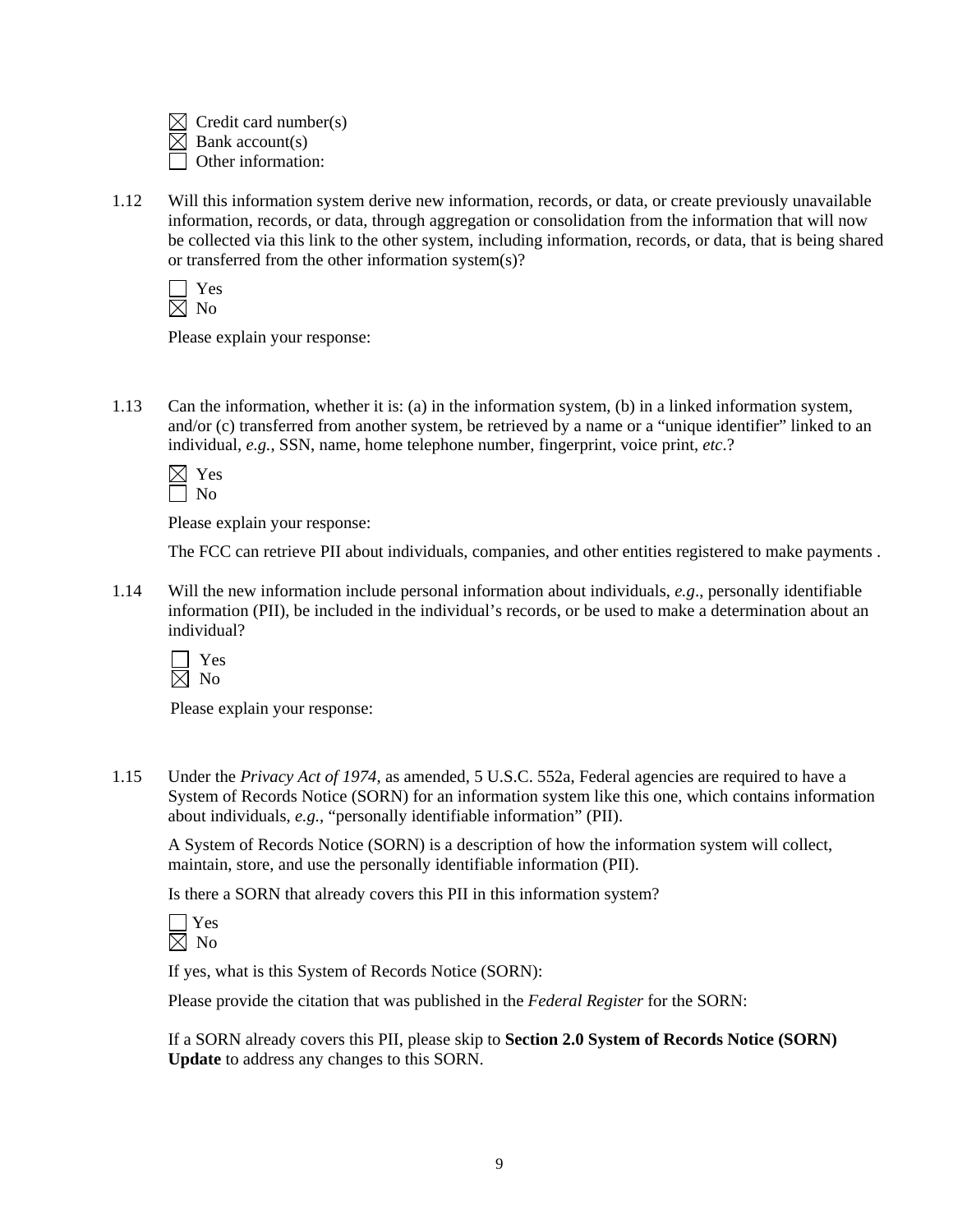If a system of records notice (SORN) does not presently cover the information about individuals in this system, then it is necessary to determine whether a new FCC system of records notice must be created for the information.

1.16 If this information system is not covered by a system of records notice (SORN), does the information system exist by itself, or does it now, or did it previously exist as a component or subset of another SORN?

 $\boxtimes$  Yes  $\overline{\Box}$  No

If yes, please explain what has occurred:

It existed as a component of another SORN. A new SORN will be created.

What is the System of Records Notice (SORN) of which it is currently or previously a component or subset:

The information previously covered by FCC/OMD-30, "Financial Accounting Information Systems (FAIS)."

Please also provide the citation that was published in the *Federal Register* for the SORN:

1.17 What are the purposes or functions that make it necessary to create a new a system of records notice (SORN) for this information system, *e.g.*, why is the information being collected?

The new SORN is needed to be created to separate the business processes.

1.18 Where is this information for the system of records notice (SORN) located?

Office of the Managing Director-Financial Operations (OMD-FO).

1.19 Is the use of the information both relevant and necessary to the purposes for which the information system is designed, *e.g.*, is the SORN only collecting and using information for the specific purposes for which the SORN was designed so that there is no "extraneous" information included in the database(s) or paper files?

 $\boxtimes$  Yes  $\Box$  No

Please explain your response:

This SORN will be used for payments, reimbursement, debts owed, and other miscellaneous debts owed.

If yes, please skip to Question 1.21.

- 1.20 If not, why or for what reasons is the information being collected?
- 1.21 Is the information covered under a Security Classification as determined by the FCC Security Officer?

Please explain your response: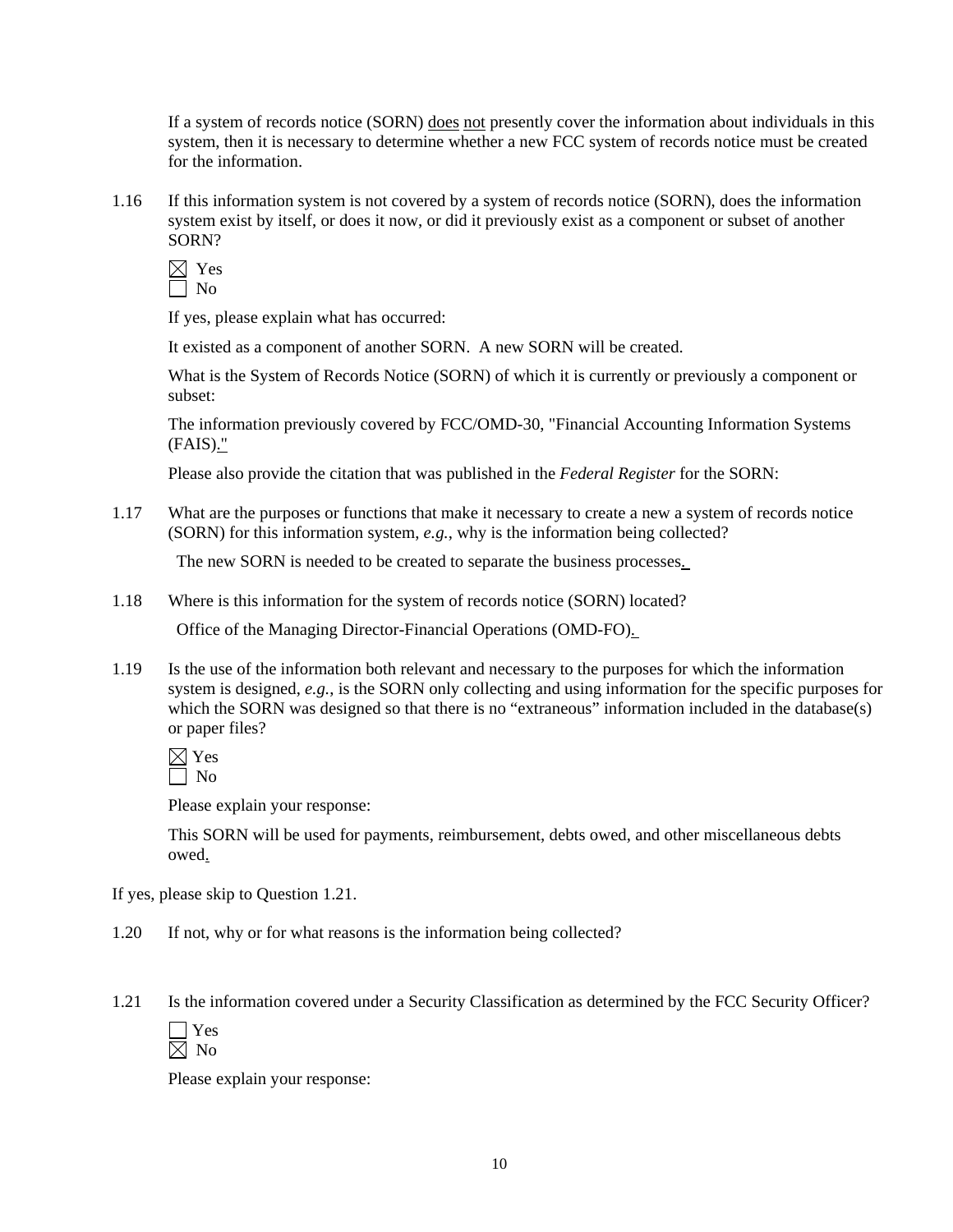1.22 What is the legal authority that authorizes the development of the information system and the information/data collection?

 5 U.S.C. Chapter 57; 31 U.S.C. 3302(e); 44 U.S.C. 3101, 3102, and 3309; the Debt Collection Act as amended by the Debt Collection Improvement Act of 1996; Section 639 of the Consolidated Appropriations Act of 2005 (P.L. 108-447) 31 U.S.C. 3302(e); Federal Financial Management Improvement Act of 1996; Chief Financial Officers Act of 1990; Federal Managers Financial Integrity Act of 1982; and Executive Order 9397.

1.23 In what instances would the information system's administrator/manager/developer permit disclosure to those groups outside the FCC for whom the information was not initially intended.

 Such disclosures, which are referred to as "Routine Uses," are those instances that permit the FCC to disclose information from a SORN to specific "third parties." These disclosures may be for the following reasons:

(check all that are applicable)

 $\boxtimes$  Adjudication and litigation:

Committee communications:

- Compliance with welfare reform requirements:
- $\boxtimes$  Congressional inquiries:
- Emergency response by medical personnel and law enforcement officials:
- Employment, security clearances, licensing, contracts, grants, and other benefits by the FCC:
- Employment, security clearances, licensing, contracts, grants, and other benefits upon a request from another Federal, state, local, tribal, or other public authority, *etc*.:
- FCC enforcement actions:
- $\boxtimes$  Financial obligations under the Debt Collection Act:
- $\overline{\boxtimes}$  Financial obligations required by the National Finance Center:
- First responders, *e.g.*, law enforcement, DHS, FEMA, DOD, NTIA, *etc*.:
- $\boxtimes$  Government-wide oversight by NARA, DOJ, and/or OMB:
- $\boxtimes$  Labor relations (NTEU):
- $\boxtimes$  Law enforcement and investigations:
- Program partners, e.g., WMATA, *etc*.:
- $\boxtimes$  Breach of Federal data:
- Others "third party" disclosures:
- 1.24 Will the information be disclosed to consumer reporting agencies?
	- Yes
	- $\boxtimes$  No

Please explain your response:

1.25 What are the policies for the maintenance and secure storage of the information?

Security profiles policies have been established

- 1.26 How is information in this system retrieved? This information is retrieved online
- 1.27 What policies and/or guidelines are in place on how long the bureau/office will retain the information?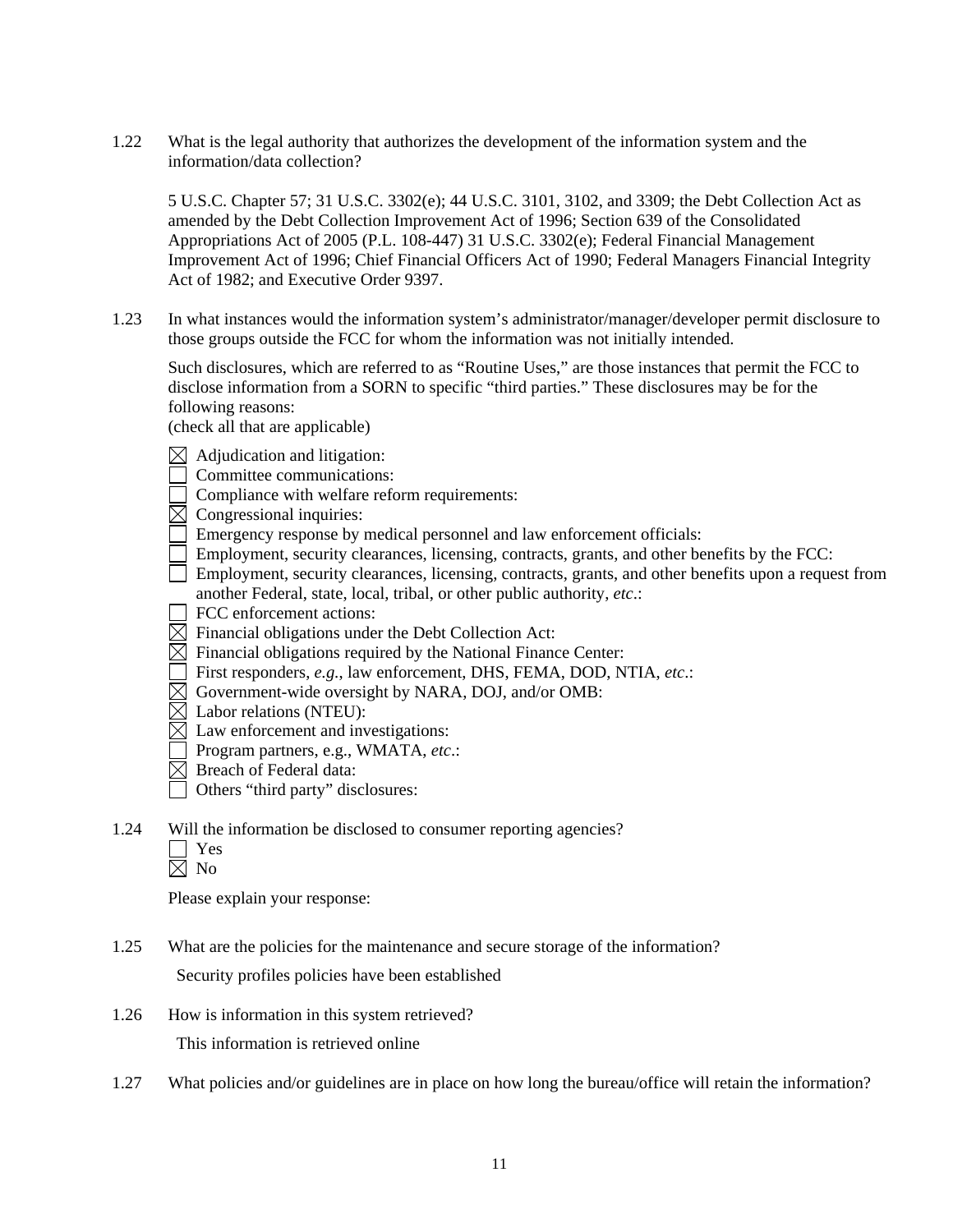1.28 Once the information is obsolete or out-of-date, what policies and procedures have the system's managers/owners established for the destruction/purging of the data?

 The obsolete or out-of-date information is changed from the active status to inactive status. This is performed by the staff in the OMD-FO division who administer the information system is to ensure that the data on these individuals (and all other entities who are assessed the fees and other financial payments, *i.e.*, businesses, institutions, *etc.*, are reliable, accurate, complete, and current.

1.29 Have the records retention and disposition schedule(s) been issued or approved by the National Archives and Records Administration (NARA)?

Please explain your response:

If a NARA records retention and disposition schedule has been approved for this System of Records Notice (SORN), please skip to **Section 2.0 System of Records Notice (SORN) Update**:

1.30 If there is no NARA approved records retention and disposal schedule, has there been any coordination with the Performance Evaluation and Records Management Branch (PERM) or the Records Officer?

| ۳ |
|---|
|   |

Please explain your response:

If this is a new System of Records Notice (SORN), please skip to **Section 3.0 Development, Management, and Deployment and/or Sharing of the Information:** 

#### **Section 2.0 System of Records Notice (SORN) Update:**

If a System of Records Notice (SORN) currently covers the information, please provide information to update and/or revise the SORN:

2.1 Have there been any changes to the Security Classification for the information covered by the system of records notice (SORN) from what was originally determined by the FCC Security Officer?

,

Please explain your response:

2.2 Have there been any changes to the location of the information covered by the system of records notice (SORN)?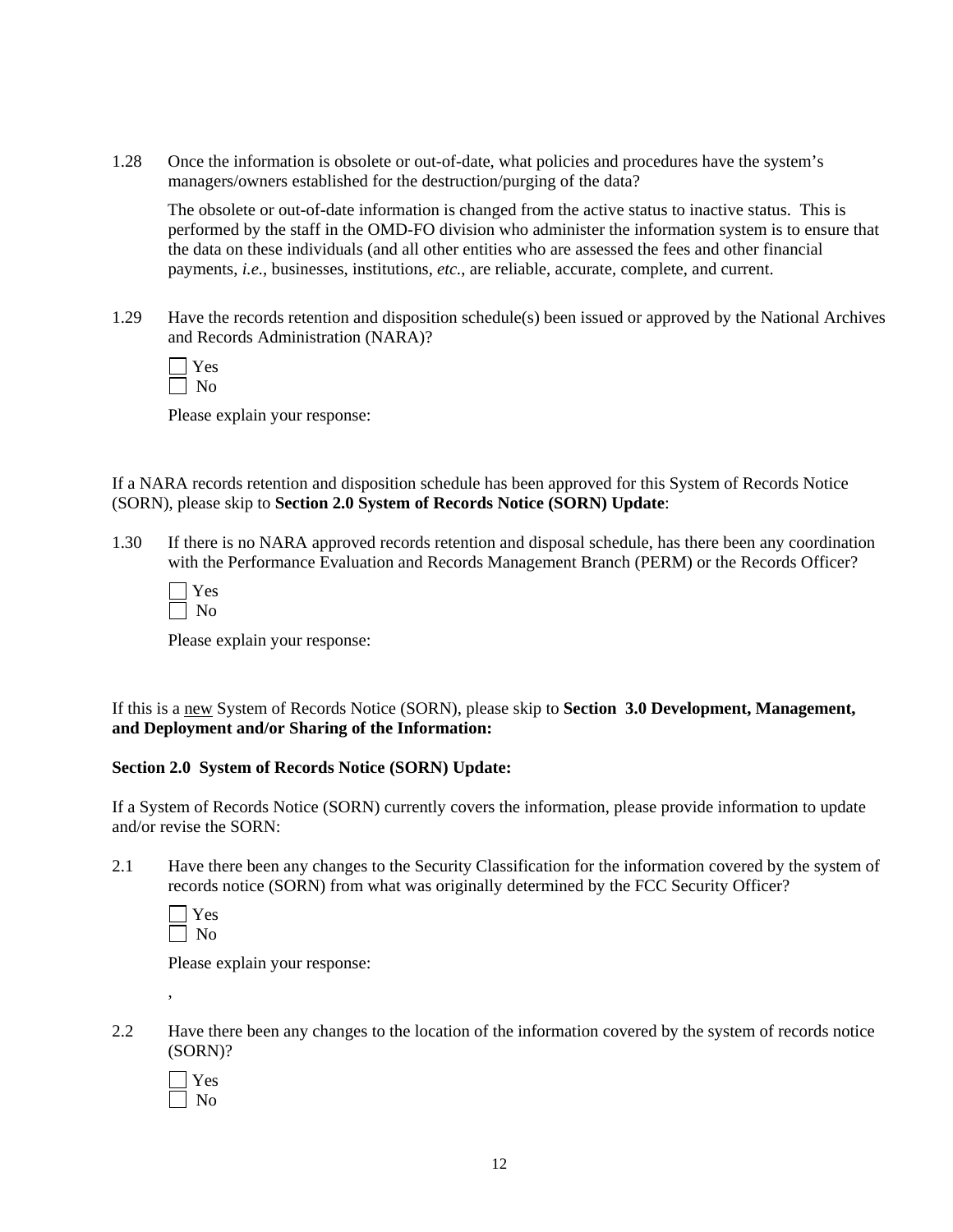Please explain your response:

2.3 Have there been any changes to the categories of individuals covered by the system of records notice (SORN)?

 $\Box$  Yes No

Please explain your response:

2.4 Have there been any changes to the categories of records, *e.g.*, types of information (or records) that the system of records notice (SORN) collects, maintains, and uses?

Please explain your response:

2.5 Have there been any changes to the legal authority under which the FCC collects and maintains the information covered by the system of records notice (SORN)?

| ۳ |
|---|
|   |

Please explain your response:

2.6 Have there been any changes to the purposes for collecting, maintaining, and using the information covered by the system of records notice (SORN)?

Please explain your response:

2.7 Have there been any changes to the Routine Uses under which disclosures are permitted to "third parties" as noted in the system of records notice (SORN)?

 If the Routine Uses have changed, what changes were made: (check all that apply and explain the changes)



- Adjudication and litigation:
- Breach of Federal data:

Committee communications:

- Compliance with welfare reform requirements:
- Congressional inquiries: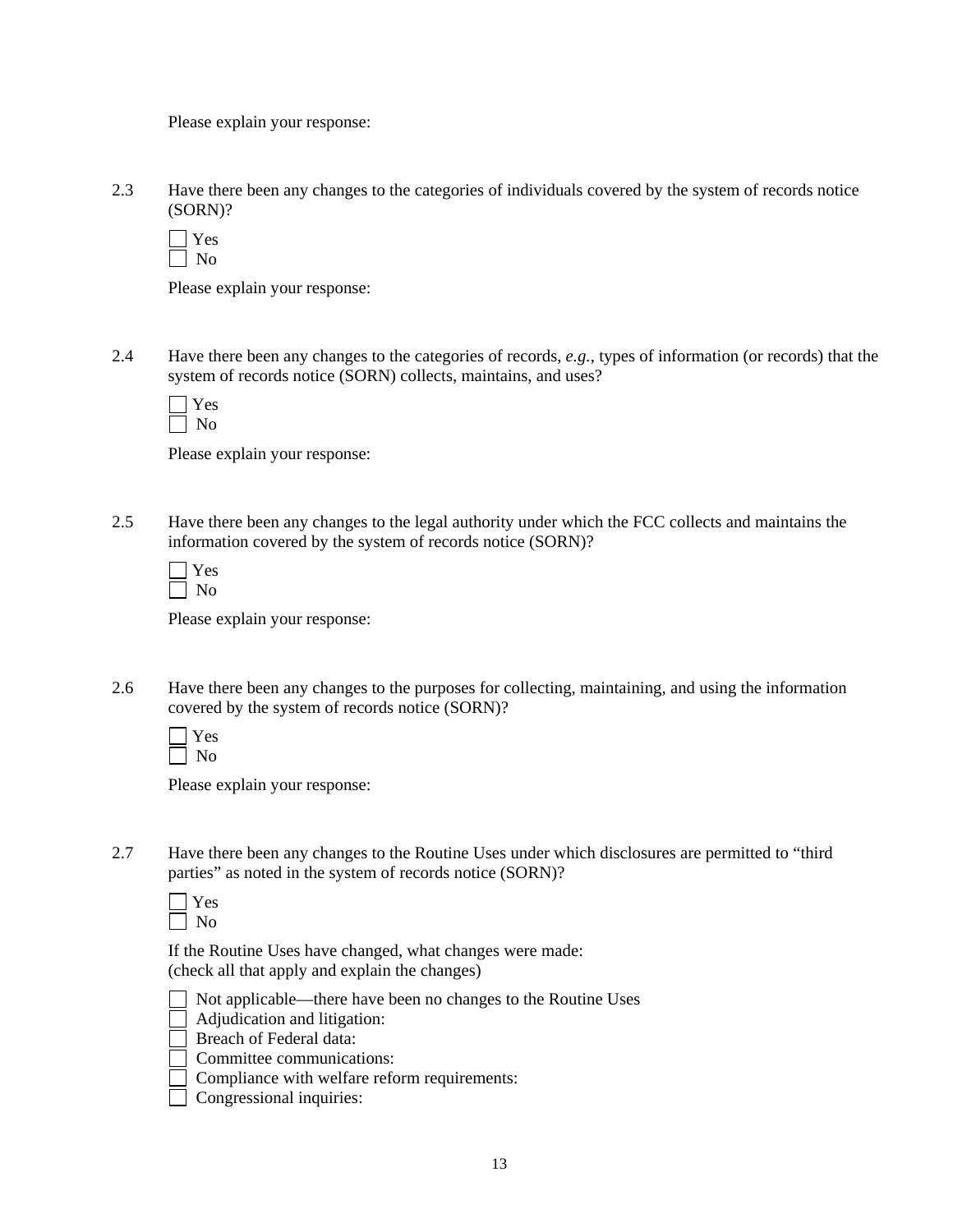| Emergency response by medical personnel and law enforcement officials:                                |
|-------------------------------------------------------------------------------------------------------|
| Employment, security clearances, licensing, contracts, grants, and other benefits by the FCC:         |
| Employment, security clearances, licensing, contracts, grants, and other benefits upon a request from |
| another Federal, state, local, tribal, or other public authority, etc.:                               |
| FCC enforcement actions:                                                                              |
| Financial obligations under the Debt Collection Act:                                                  |
| Financial obligations required by the National Finance Center:                                        |
| First responders, e.g., law enforcement, DHS, FEMA, DOD, NTIA, etc.:                                  |
| Government-wide oversight by NARA, DOJ, and/or OMB:                                                   |
| Labor relations:                                                                                      |

Law enforcement and investigations:

Program partners, *e.g.*, WMATA:

- Others Routine Use disclosures not listed above:
- 2.8 Have there been any changes as to whether the FCC will permit the information covered by the system of records notice (SORN) can be disclosed to consumer reporting agencies?

Please explain your response:

2.9 Have there been any changes to the policies and/or guidelines for the storage and maintenance of the information covered by this system of records notice (SORN)?

Please explain your response:

2.10 Have there been any changes to how the information covered by the system of records notice (SORN) is retrieved or otherwise accessed?

Please explain your response:

2.11 Have there been any changes to the safeguards that the system manager has in place to protect unauthorized access to the information covered by the system of records notice (SORN)?

Please explain your response:

Please note that you must also provide an update of the current protections, safeguard, and other security measures that are in place in this SORN in **Section 5.0 Safety and Security Requirements:**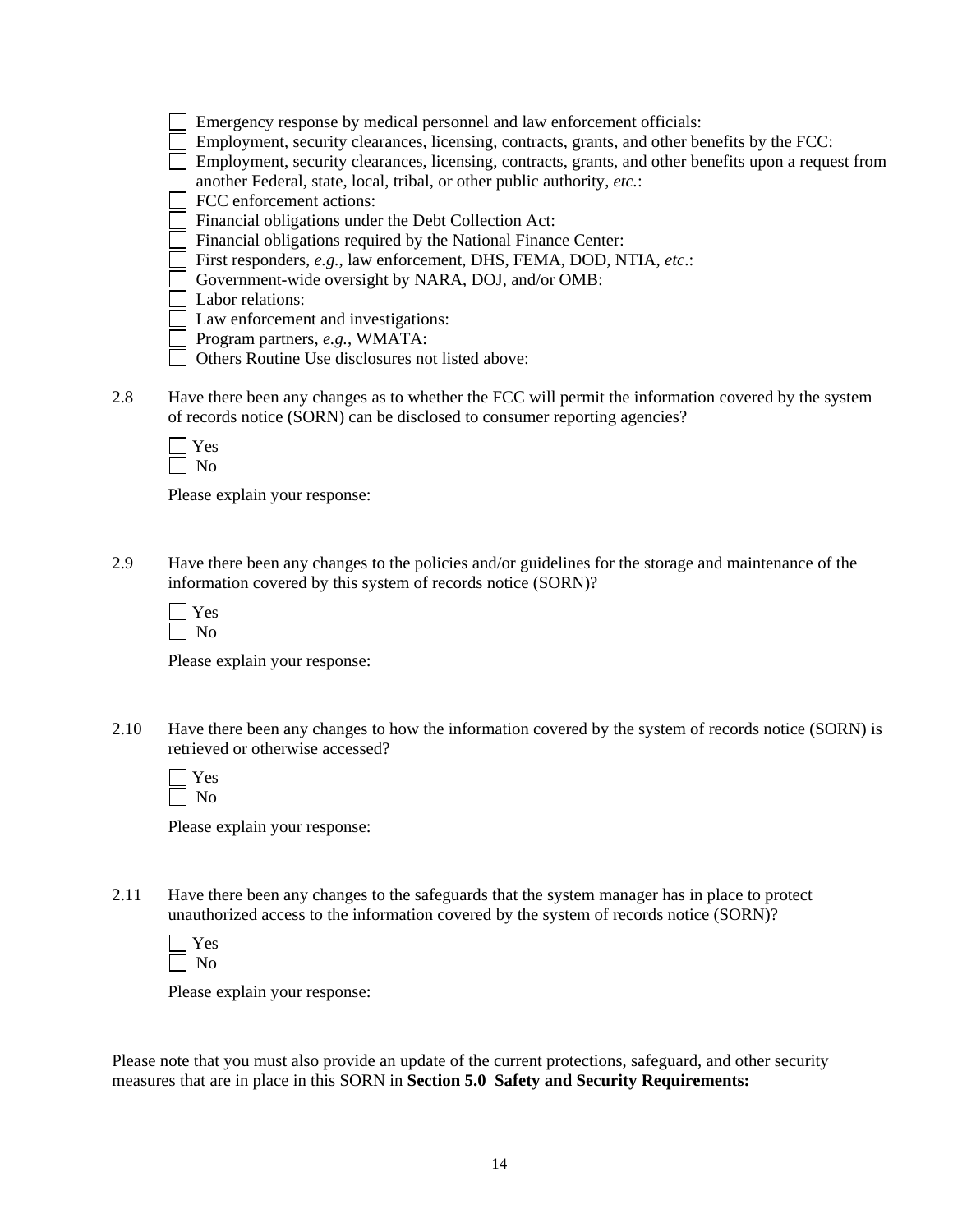2.12 Have there been any changes to the records retention and disposition schedule for the information covered by the system of records notice (SORN)? If so, has the system manager worked with the Performance Evaluation and Records Management (PERM) staff to insure that this revised schedule been approved by the National Archives and Records Administration (NARA)?

 *.*

Please explain your response:

#### **Section 3.0 Development, Management, and Deployment and/or Sharing of the Information:**

- 3.1 Who will develop the information system(s) covered by this system of records notice (SORN)?
	- Developed wholly by FCC staff employees:
	- Developed wholly by FCC contractors:
	- Developed jointly by FCC employees and contractors:
	- Developed offsite primarily by non-FCC staff:
	- $\boxtimes$  COTS (commercial-off-the-shelf-software) package:
	- $\boxtimes$  Other development, management, and deployment/sharing information arrangements: Inter-agency Agreement
- 3.2 Where will the information system be hosted?
	- FCC Headquarters Gettysburg San Diego  $\boxtimes$  Colorado New York Columbia Lab Chicago  $\boxtimes$  Other information: Texas, Reston, VA
- 3.3 Who will be the primary manager(s) of the information system who will be responsible for assuring access to, proper use of, and protecting the security and integrity of the information? (Check all that apply and provide a brief explanation)
	- $\boxtimes$  FCC staff in this bureau/office exclusively: Financial Operations staff in the Office of the Managing Director (OMD-FO) has responsibility for access and proper use of the information in the FAIS.
		- FCC staff in other bureaus/offices:
	- Information system administrator/Information system developers:
	- $\boxtimes$  Contractors:
	- Other information system developers, *etc*:
- 3.4 What are the FCC's policies and procedures that the information system administrators and managers use to determine who gets access to the information in the system's files and/or database(s)?

The information system administrators and managers make a determination about which FCC employees are granted access based on a "need to know" basis as determined by the employee's job duties and responsibilities.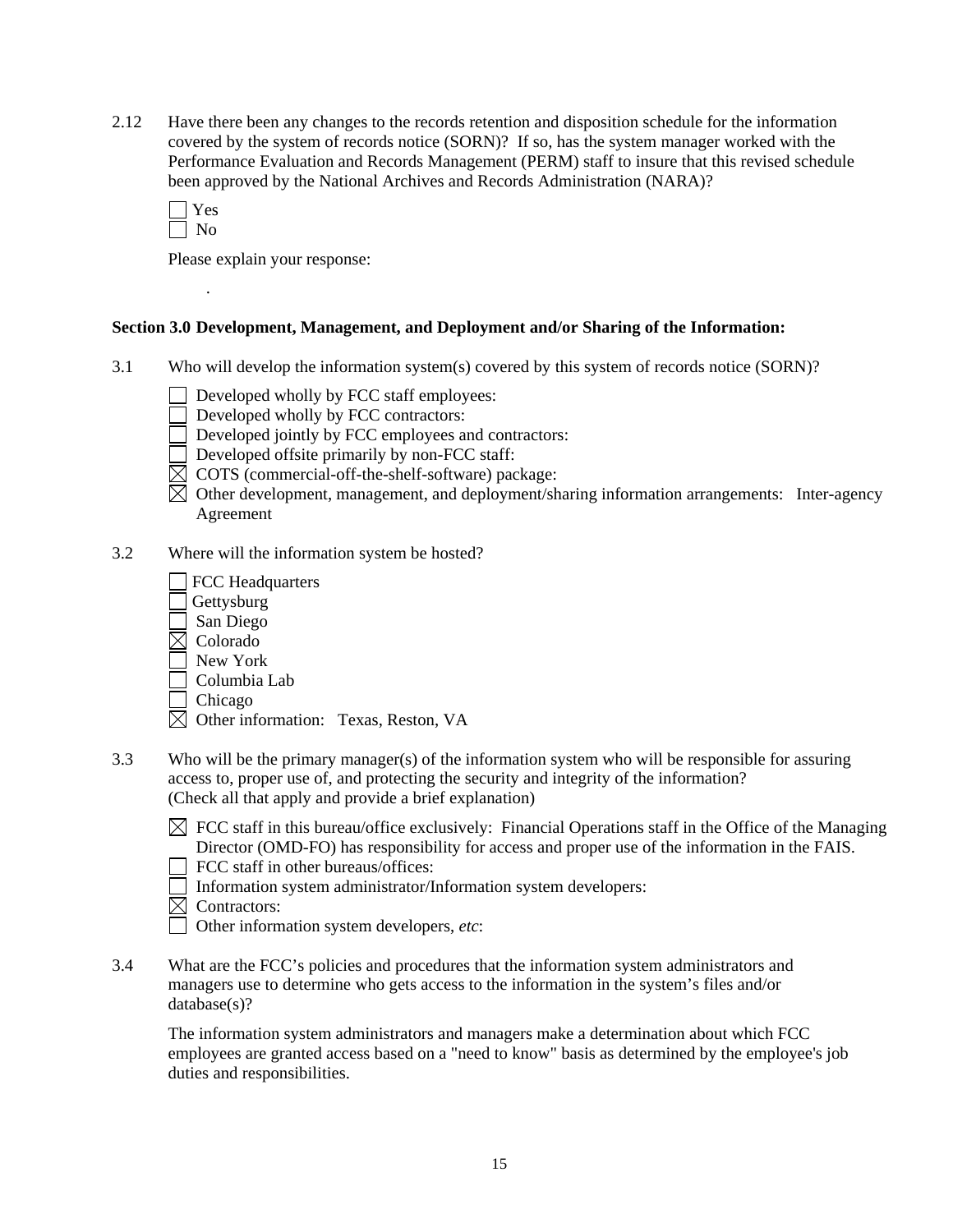- 3.5 How much access will users have to data in the information system(s)?
	- Access to all data:
	- $\boxtimes$  Restricted access to data, as determined by the information system manager, administrator, and/or developer: FCC Employees and contractors in the Financial Operations Division of the Office of the Managing Director (OMD-FO) may be granted access on a "need-to-know" basis as part of their job duties and responsibilities.
	- Other access policy:
- 3.6 Based on the Commission policies and procedures, which user group(s) may have access to the information at the FCC:

(Check all that apply and provide a brief explanation)

- Information system managers: FCC employees in the FCC's Information Technology Divisions of the Office of the Managing Director (OMD-IT).
- $\boxtimes$  Information system administrators: Staff in the Financial Operations Center of the Office of the Managing Director, including both FCC employees and contractors, who manage the finanical and IT systems that hold and process the PII data.
- Information system developers:
- $\boxtimes$  FCC staff in this bureau/office: FCC employees in the Financial Operations Center of the Office of the Managing Director (OMD-FO) are granted access based on a "need to know" basis.
- $\Box$  FCC staff in other bureaus/offices:
- $\overline{\boxtimes}$  FCC staff in other bureaus/offices in FCC field offices: FCC employees are granted access based on a "need to know" basis.
- $\boxtimes$  Contractors: Contractors working at the FCC are granted access based on a "need to know" basis.
- Other Federal agencies:
- State and/or local agencies:
- Businesses, institutions, and other groups:
- $\Box$  International agencies:
- $\Box$  Individuals/general public:
- □ Other groups:
- 3.7 If contractors are part of the staff in the FCC who collect, maintain, and access the information, does the IT supervisory staff ensure that contractors adhere fully to the Privacy Act provisions, as required under subsection (m) of the Privacy Act, as amended, 5 U.S.C. 552a(m)?

| $\overline{\phantom{a}}$ |  |
|--------------------------|--|

Please explain your response:

The FCC's Information Technology (IT) supervisory staff provide periodic privacy training to the IT contractors and during the security profile re-certification process.

3.8 Has the Office of the General Counsel (OGC) signed off on any Section M contract(s) for any contractors who work with the information system covered by this system of records notice (SORN)?

Please explain your response: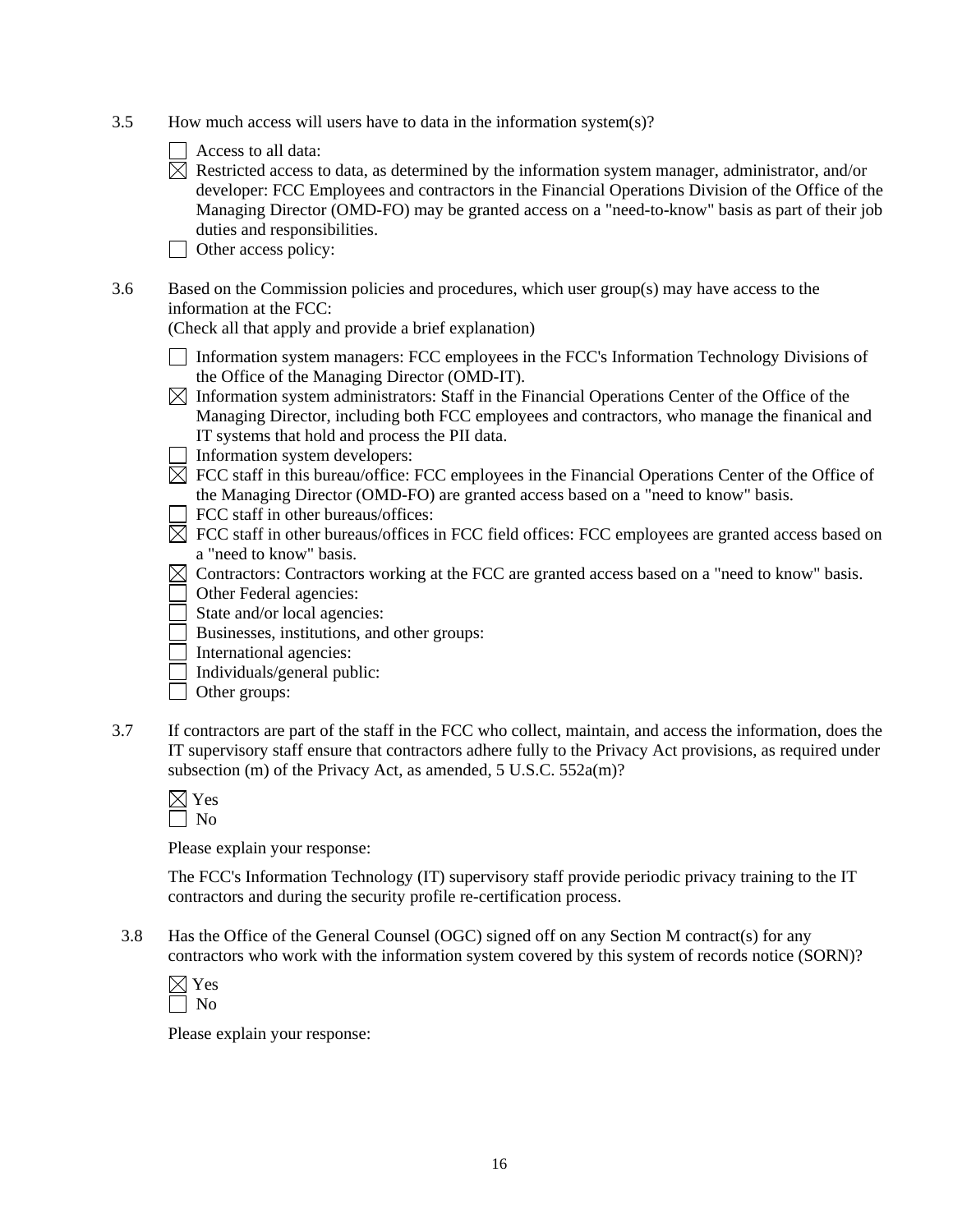3.9 Does the information system covered by this system of records noticed (SORN) transmit/share personal information, *e.g.*, personally identifiable information (PII), between the FCC information technology (IT) network(s) and a public or other non-FCC IT network(s), which are not covered by this Privacy Impact Assessment?

$$
\frac{\boxtimes}{\text{Yes}}\xrightarrow{\text{Yes}}
$$

Please explain your response:

The Financial Operations staff may transmit non-Federal data to other Federal agencies, *i.e*., U.S. Department of the Treasury, U.S. Department of Agriculture's National Finance Center (NFC), *etc*., as directed by Congressional actions, statutory requirements, and interagency agreements.

If there is no information sharing or transmission, please skip to **Section 4.0 Data Quality, Utility, Objectivity, and Integrity Requirements:**

3.10 If the information system covered by this system of records noticed (SORN) transmits/shares personal information between the FCC network and a public or other non-FCC network, which is not covered by this Privacy Impact Assessment, what information is shared/transmitted/disclosed and for what purposes?

 Financial data are shared with the U.S. Treasury and U.S. Department of Agriculture as part of various Federal financial agreements and interagency agreements, *i.e.*, Congressionally mandated requirements and statutes.

3.11 If there is such transmission/sharing of personal information, how is the information secured for transmission—what security measures are used to prevent unauthorized access during transmission, *i.e.*, encryption, *etc.*?

U.S. Department of Treasury has security measures in place during transmission of data.

3.12 If there is sharing or transmission to other information systems, with what other non-FCC organizations, groups, and individuals will the information be shared? (Check all that apply and provide a brief explanation)

 Other Federal agencies: U.S. Treasury Department, *e.g.*, Internal Revenue Service and U.S. Department of Agriculture.

- $\boxtimes$  State, local, or other government agencies:
	- Businesses:
	- Institutions:
- Individuals:
- Other groups:

If there is no "matching agreement," *e.g., Memorandum of Understand (MOU), etc*., please skip to **Section 4.0 Data Quality, Utility, Objectivity, and Integrity Requirements:** 

3.13 What kind of "matching agreement," *e.g.*, *Memorandum of Understanding (MOU)*, *etc.*, as defined by 5 U.S.C. 552a(u) of the Privacy Act, as amended, is there to cover the information sharing and/or transferal with the external organizations?

There is an interagency Agreement to cover information shared with external organizations

3.14 Is this a new or a renewed matching agreement?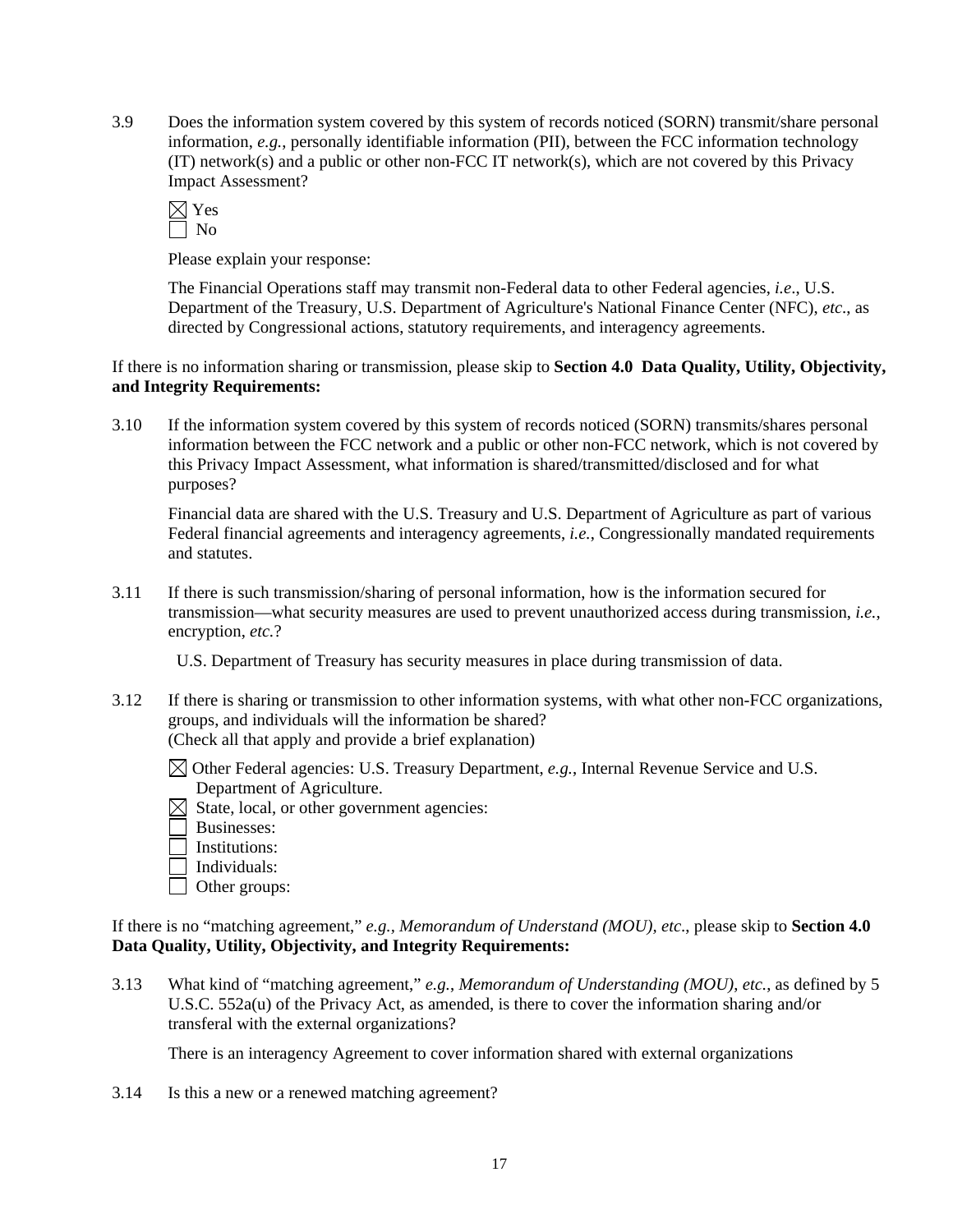New matching agreement  $\boxtimes$  Renewed matching agreement

Please explain your response:

 The FCC and the other Federal agencies with which the Commission shares this information routinely update the terms and conditions for the agreements that cover this information sharing.

3.15 Has the matching agreement been reviewed and approved (or renewed) by the FCC's Data Integrity Board, which has administrative oversight for all FCC matching agreements?

 $\Box$  Yes If yes, on what date was the agreement approved:  $\boxtimes$  No

Please explain your response:

3.17 How is the information that is covered by this system of records notice (SORN) transmitted or disclosed with the external organization(s) under the *MOU* or other "matching agreement?"

Financial Operations (FO) transmit data in accordance with interagency agreements and Federal guidelines

3.18 How is the shared information secured by the recipient under the *MOU*, or other "matching agreement?"

Data sharing in accordance with Federal quidelines

#### **Section 4.0 Data Quality, Utility, Objectivity, and Integrity Requirements:**

OMB regulations require Federal agencies to insure that the information/data that they collect and use meets the highest possible level of quality and integrity. It is important, therefore, that the information the Commission's information systems use meets the "benchmark standards" established for the information.

- 4.1 How will the information that is collected from FCC sources, including FCC employees and contractors, be checked for accuracy and adherence to the Data Quality guidelines? (Please check all that apply)
	- $\boxtimes$  Information is processed and maintained only for the purposes for which it is collected.
	- $\boxtimes$  Information is reliable for its intended use(s).
	- $\boxtimes$  Information is accurate.
	- $\overline{\boxtimes}$  Information is complete.
	- $\boxtimes$  Information is current.
	- Not applicable:

Please explain any exceptions or clarifications:

The information is covered under the system of records notice in FCC/OMD-30,"Financial Accounting Information Systems (FAIS)." Part of the duties of the staff in the OMD-FO division who administer this information system is to ensure that the data on these individuals (and all other entities who are assessed the regulatory fees and other financial payments, *i.e.*, businesses, institutions, *etc.*, are reliable, accurate, complete, and current. Inaccurate and/or out-of-date information would be detrimental to the purposes for collecting, maintaining, and using the information in emergencies.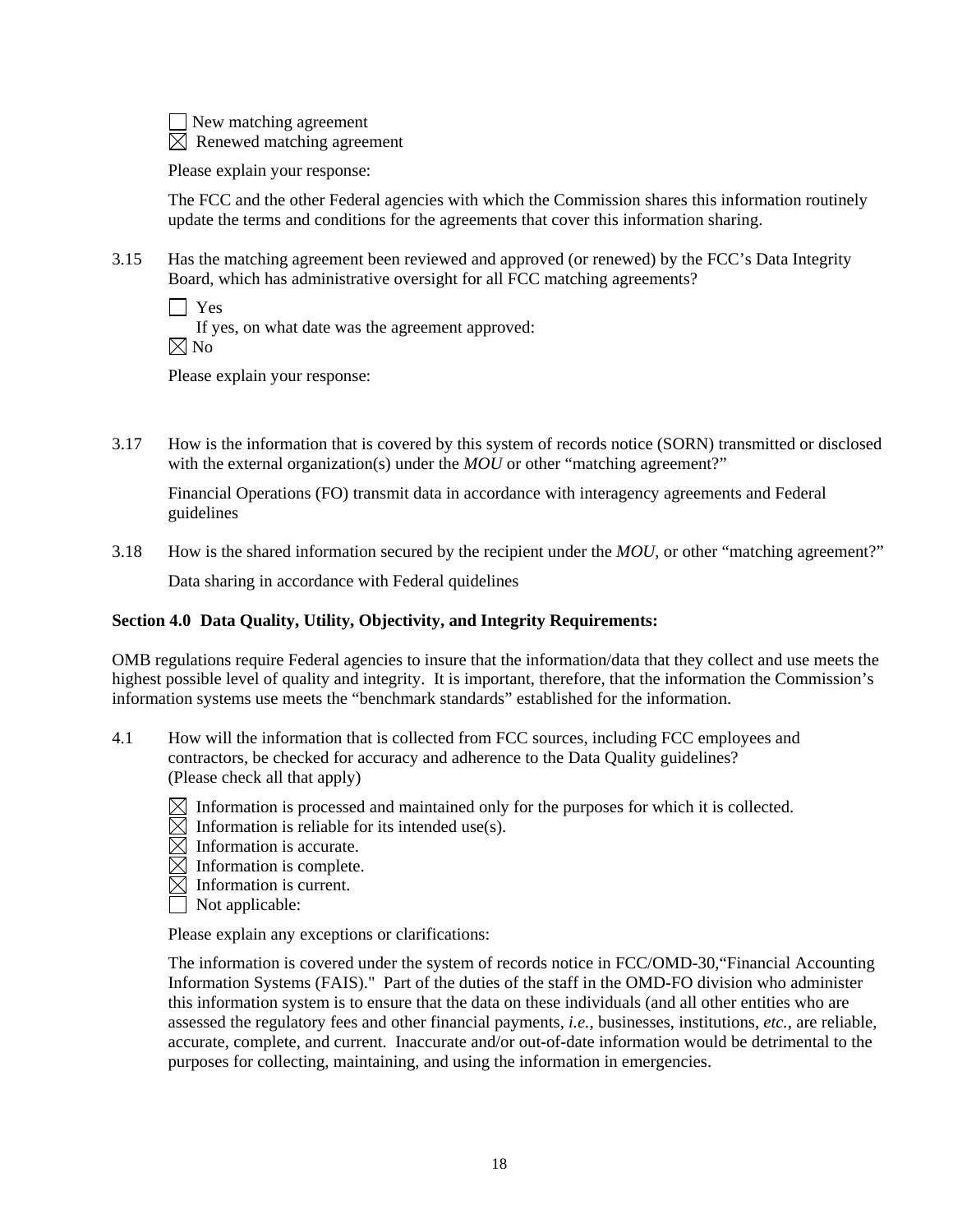If the Data Quality Guidelines do not apply to the information in this information system, please skip to **Section 5.0 Safety and Security Requirements:** 

4.2 Is any information collected from non-FCC sources; if so, how will the information sources be checked for accuracy and adherence to the Data Quality guidelines? (Please check all that apply and provide an explanation)

| Yes, information is collected from non-FCC sources:                                             |
|-------------------------------------------------------------------------------------------------|
| $\Box$ Information is processed and maintained only for the purposes for which it is collected: |
| Information is reliable for its intended use $(s)$ :                                            |
| Information is accurate:                                                                        |
| $\Box$ Information is complete:                                                                 |
| Information is current:                                                                         |
| $\Box$ No information comes from non $ECC$ sources:                                             |

| | No information comes from non-FCC sources:

Please explain any exceptions or clarifications:

If the information that is covered by this system of records notice (SORN) is not being aggregated or consolidated, please skip to Question 4.5.

- 4.3 If the information that is covered by this system of records notice (SORN) is being aggregated or consolidated, what controls are in place to insure that the information is relevant, accurate, and complete?
- 4.4. What policies and procedures do the information system's administrators and managers use to insure that the information adheres to the Data Quality guidelines both when the information is obtained from its sources and when the information is aggregated or consolidated for the use by the bureaus and offices?
- 4.5 How often are the policies and procedures checked routinely—what type of annual verification schedule has been established to insure that the information that is covered by this system of records notice adheres to the Data Quality guidelines?

 Periodic updates of information are performed by the staff in the OMD-FO division who administer the information system is to ensure that the data on these individuals (and all other entities who are assessed the fees and other financial payments, *i.e.*, businesses, institutions, *etc.*, are reliable, accurate, complete, and current.

#### **Section 5.0 Safety and Security Requirements:**

5.1 How are the records/information/data in the information system covered by this system of records notice (SORN) stored and maintained?

 $\boxtimes$  IT database management system (DBMS)

- Storage media including diskettes, CDs, CD-ROMs, *etc*.
- **Electronic tape**
- $\boxtimes$  Paper files
- Other: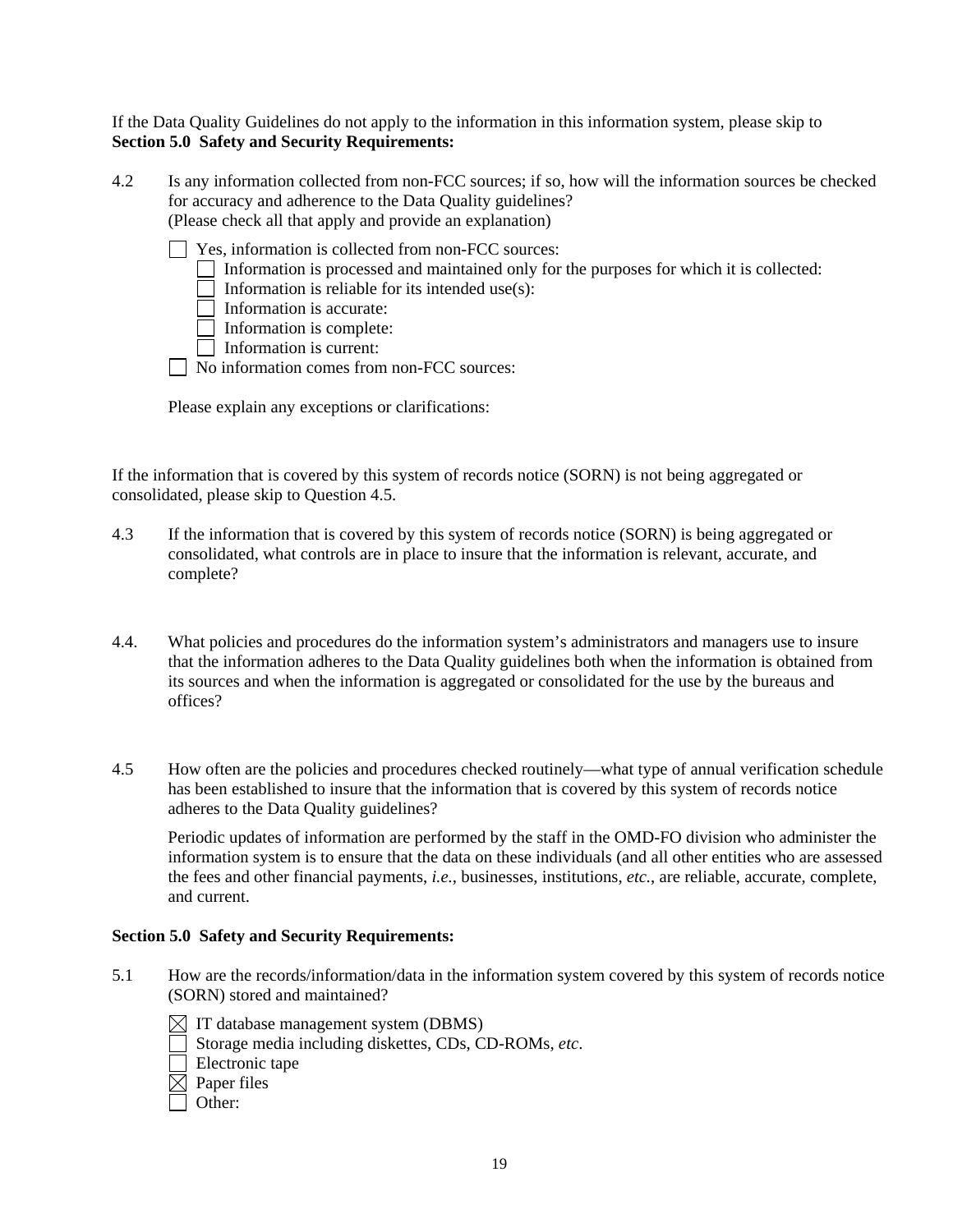5.2 Is the information collected, stored, analyzed, or maintained by this information system available in another form or from another source (other than a "matching agreement" or *MOU*, as noted above)?

Please explain your response:

5.3 Is the information system covered by this system of records notice (SORN) part of another FCC information system that collects personally identifiable information (PII)?

| еs |
|----|
| C. |
|    |

Please explain your response:

If this information system is not part of another FCC information system, please skip to Question 5.7.

5.4 If the information system (under review here) has personally identifiable information (PII) and is part of another FCC information system, is there a transfer of records/data/information between these two FCC information system(s)?

Please explain your response:

5.5 If the information system's personally identifiable information (PII) is part of another FCC information system, does the information system have processes and/or applications that are part of those from the other FCC information systems?

 Yes  $\Box$  No

Please explain your response:

5.6 If either or both such situations, as noted in Questions 5.4 and 5.5 exist, what security controls are there to protect the PII information and to prevent unauthorized access?

 $\Box$  Not applicable.

Please explain your response:

5.7 Would the unavailability of this information system prevent the timely performance of FCC operations?

Please explain your response: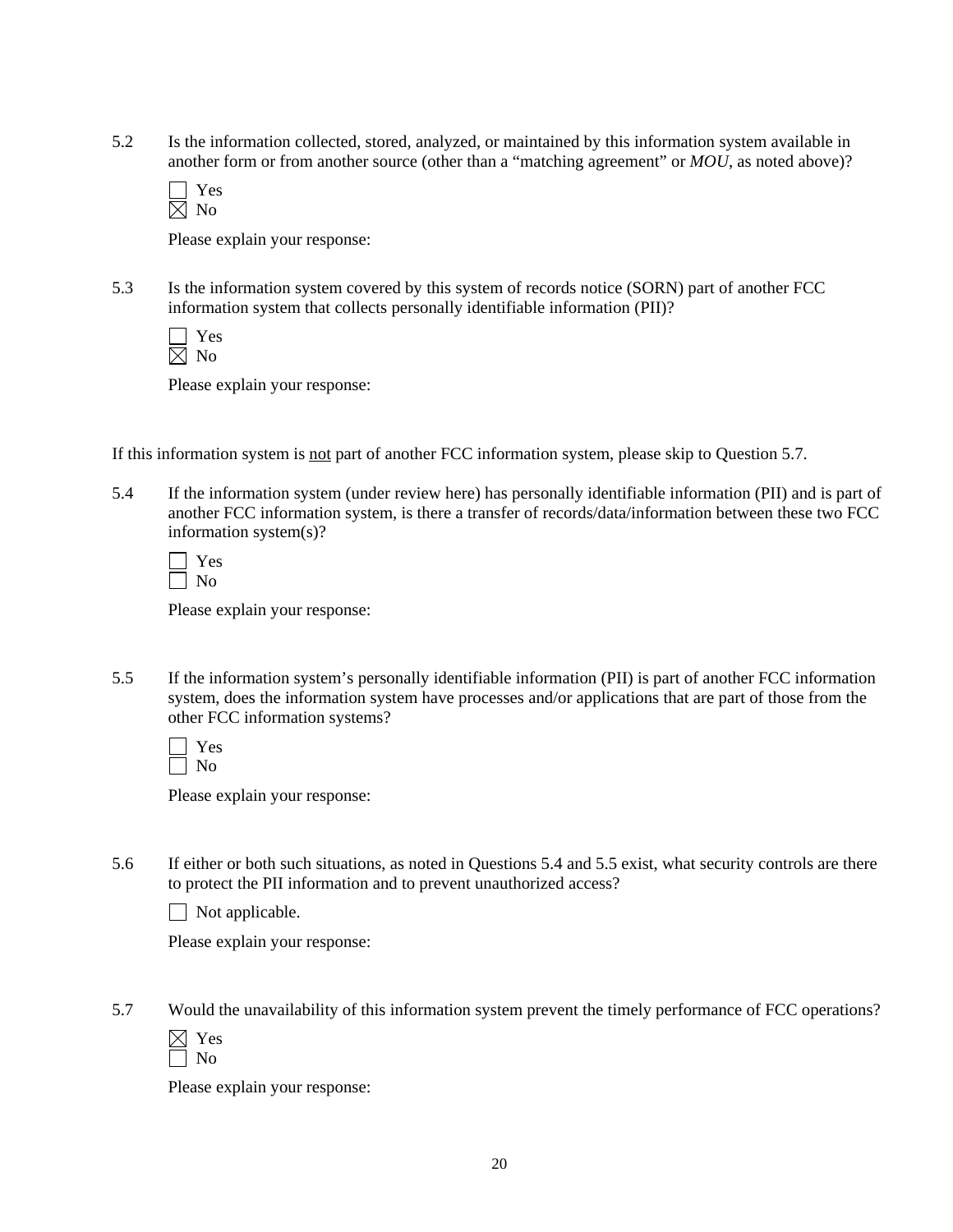The FCC's Financial Operations staff uses the information to track the fee assessments and other payments, *e.g.*, charges for FCC authorization certification, and licensing, *etc*., that the FCC levies on individuals (and other entities, *e.g.*, businesses and institutions, to cover the costs of the FCC's regulatory activities and other administrative functions, which are mandated by Congress.

5.8 Will the information system include an externally facing information system or portal such as an Internet accessible web application at [www.fcc.gov](http://www.fcc.gov/) that allows customers/users to access development, production, or internal FCC networks, and which may pose potential risks to the information's security?

 $\times$  Yes  $\sqrt{a}$ 

Please explain your response:

Individuals may obtain information, register, and pay their regulatory fees and other assessments via the FCC's web portal.

If there are no externally facing information system portal at www.fcc.gov, please skip to Question 5.11.

5.9 If the information is collected via [www.fcc.gov](http://www.fcc.gov/) from the individuals, how does the information system notify users about the Privacy Notice:

 $\boxtimes$  Link to the FCC's privacy policies for all users:

 $\overline{\boxtimes}$  Privacy notice displayed on the webpage:

 $\boxtimes$  Privacy notice printed at the form or document:

Website uses another method to alert users to the Privacy Act Notice, as follows:

 $\Box$  If there is no link or notice, why not:

5.10 If a privacy notice is displayed, which of the following are included?

- $\boxtimes$  Proximity and timing—the privacy notice is provided at the time and point of data collection.
- $\boxtimes$  Purpose—describes the principal purpose(s) for which the information will be used.
- $\boxtimes$  Authority—specifies the legal authority that allows the information to be collected.
- $\boxtimes$  Conditions—specifies whether providing the information is voluntary, and the effects, if any, of not providing it.
- $\boxtimes$  Disclosures—specify the routine use(s) that may be made of the information.
- Not applicable, as information will not be collected in any other way.

Please explain your response:

5.11 Will the information system include another customer-facing web site not on www.fcc.gov?

| ٣ |
|---|
| ٦ |
|   |

Please explain your response:

There is a link to the Carlson Wagonlit's E2 Solutions system

If the information is not collected via the FCC Intranet for FCC employees and contractors working at the FCC, please skip to Question 5.14.

5.12 If the information system has a customer-facing web site via the FCC Intranet for FCC employees and contractors working at the FCC, does this web site(s) have a Privacy Act Notice and how is it displayed?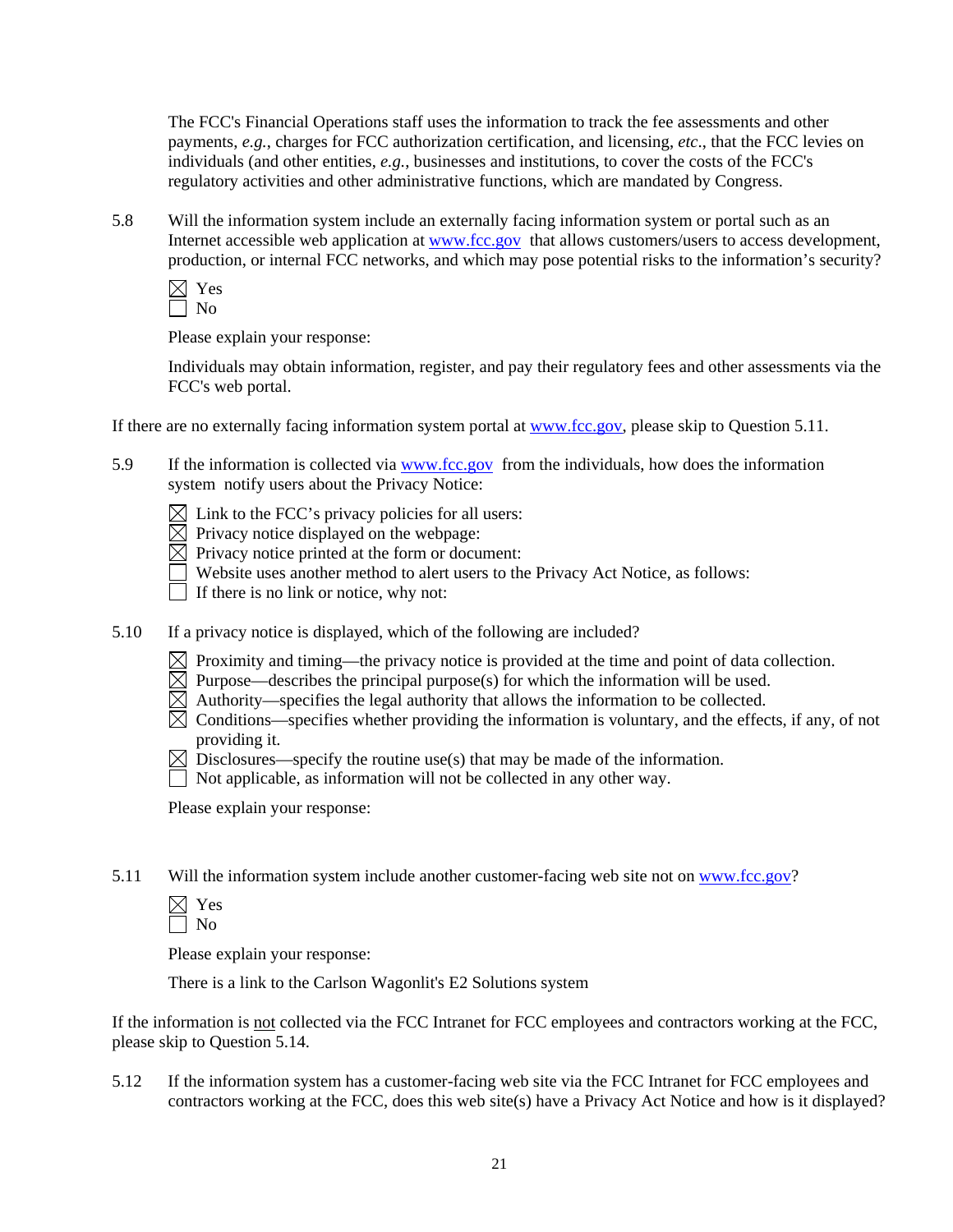$\boxtimes$  Yes

- $\Box$  Notice is displayed prominently on this FCC Intranet website:
- $\boxtimes$  Link is provided to a general FCC Privacy Notice for all users: Calson Wagonlit's E2 Solutions
- $\boxtimes$  Privacy Notice is printed at the end of the form or document: FCC Form A-220
- Website uses another method to alert users to the Privacy Act Notice:

|  | ×<br>v |
|--|--------|
|--|--------|

If there is no Privacy Act Notice, please explain why not:

- 5.13 If a privacy notice is displayed, which of the following information is included?
	- $\boxtimes$  Proximity and timing—the privacy notice is provided at the time and point of data collection.
	- $\overline{\boxtimes}$  Purpose—describes the principal purpose(s) for which the information will be used.
	- $\overline{\boxtimes}$  Authority—specifies the legal authority that allows the information to be collected.
	- $\boxtimes$  Conditions—specifies if providing the information is voluntary, and the effects, if any, of not providing it.
	- $\boxtimes$  Disclosures—specify the routine use(s) that may be made of the information.
	- $\overline{\boxtimes}$  Not applicable, as information will not be collected in any other way.

Please explain your response:

If information is not collected via a customer-facing portal on the FCC Internet at [www.fcc.gov](http://www.fcc.gov/) or the FCC Intranet for FCC employees and contractors, please skip to Question 5.16.

- 5.14 If information is collected from the individual by fax, e-mail, FCC form(s), or regular mail, how is the privacy notice provided?
	- $\boxtimes$  Privacy notice is on the document, *e.g.*, FCC form, *etc.*
	- $\boxtimes$  Privacy notice displayed on the webpage where the document is located:
	- $\overline{\boxtimes}$  Statement on the document notifies the recipient that they may read the FCC Privacy Notice at [www.fcc.gov](http://www.fcc.gov/).
	- $\boxtimes$  Website or FCC document uses other method(s) to alert users to the Privacy Act Notice:
	- $\Box$  Privacy notice is provided via a recorded message or given verbally by the FCC staff handling telephone calls:
	- No link or notice, please explain why not:
	- Not applicable, as personally identifiable information (PII) will not be collected.
- 5.15 If a privacy notice is displayed, which of the following information is included?
	- $\boxtimes$  Proximity and timing—the privacy notice is provided at the time and point of data collection.
	- $\boxtimes$  Purpose—describes the principal purpose(s) for which the information will be used.
	- $\boxtimes$  Authority—specifies the legal authority that allows the information to be collected.
	- $\overline{\boxtimes}$  Conditions—specifies if providing the information is voluntary, and the effects, if any, of not providing it.
	- $\boxtimes$  Disclosures—specify the routine use(s) that may be made of the information.
		- Not applicable, as information will not be collected in any other way.

Please explain your response: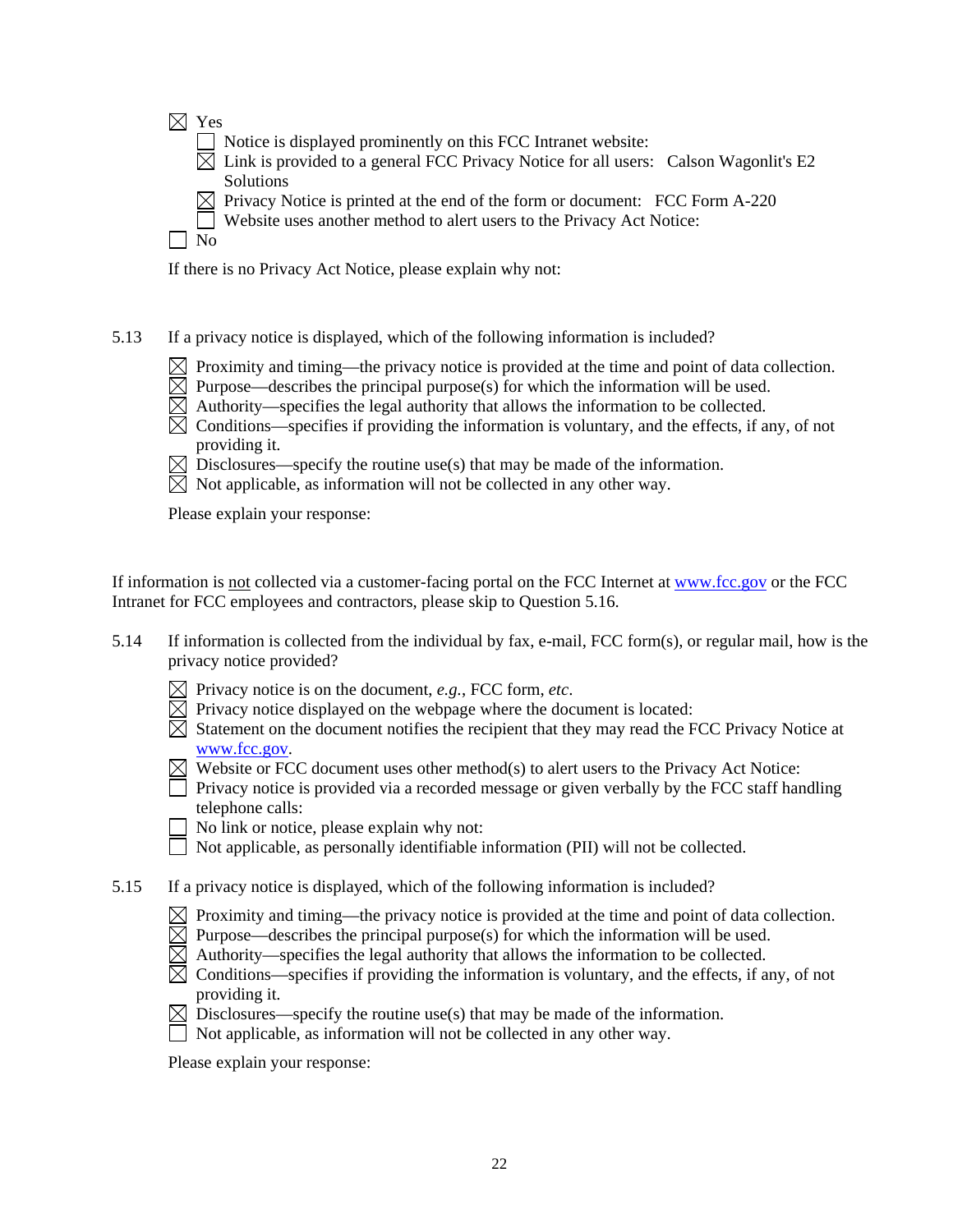If there is no access to the information system from outside the FCC via [www.FCC.gov](http://www.fcc.gov/)., please skip to Question 5.17.

 5.16 If consumers may access the information and/or the information system on-line via www.FCC.gov, does it identify ages or is it directed to people under 13 years old?

 Yes  $\boxtimes$  No

Please explain your response:

The FCC regulations require that individuals be at least 18 years old to obtain a license, authorization, certification, *etc*.

5.17 Will the FCC use the newly obtained information or revised information in this information covered by the existing system of records notice (SORN) to make a determination about the individual?



Please explain your response:

The process to issue a FCC Registration Number (FRN) contains and determines newly or revised information of each registrant, including individuals and all other entities, *i.e.*, businesses, institutions, *etc.*, which the registrant is then required to use in all subsequent dealings with the FCC.

5.18 Do individuals have the right to decline to provide personally identifiable information (PII)?

Please explain your response:

Individuals may not decline to provide personally identifiable information (PII), which the FCC collects from them for this information system, including information in both paper files and the electronic data formats. Individuals who are assessed fees and other payments for authorizations, certifications, and licensing to use or operate in the radio telecommunications spectrum must adhere to FCC requirements that they provide their personally identifiable information in order to obtain these rights and privileges. These requirements are mandated by Congress and the telecommunications statutes.

5.19 Do individuals have the right to consent to particular uses of their personal information?

Please explain your response:

Individuals do not have the right to consent to particular uses of their personally identifiable information (PII), since the collection of this PII is mandated by Congress. Use of the telecommunications spectrum is not a right, but a privilege, and as such, individuals and other entities must conform to these requirement to obtain these privileges. However, the FCC's Registration Number (FRN) that is then used to identy each registrant, obviating the need to provide the SSN or TIN in subsequent dealings with the FCC.

If individuals do not have the right to consent to the use of their information, please skip to Question 5.23.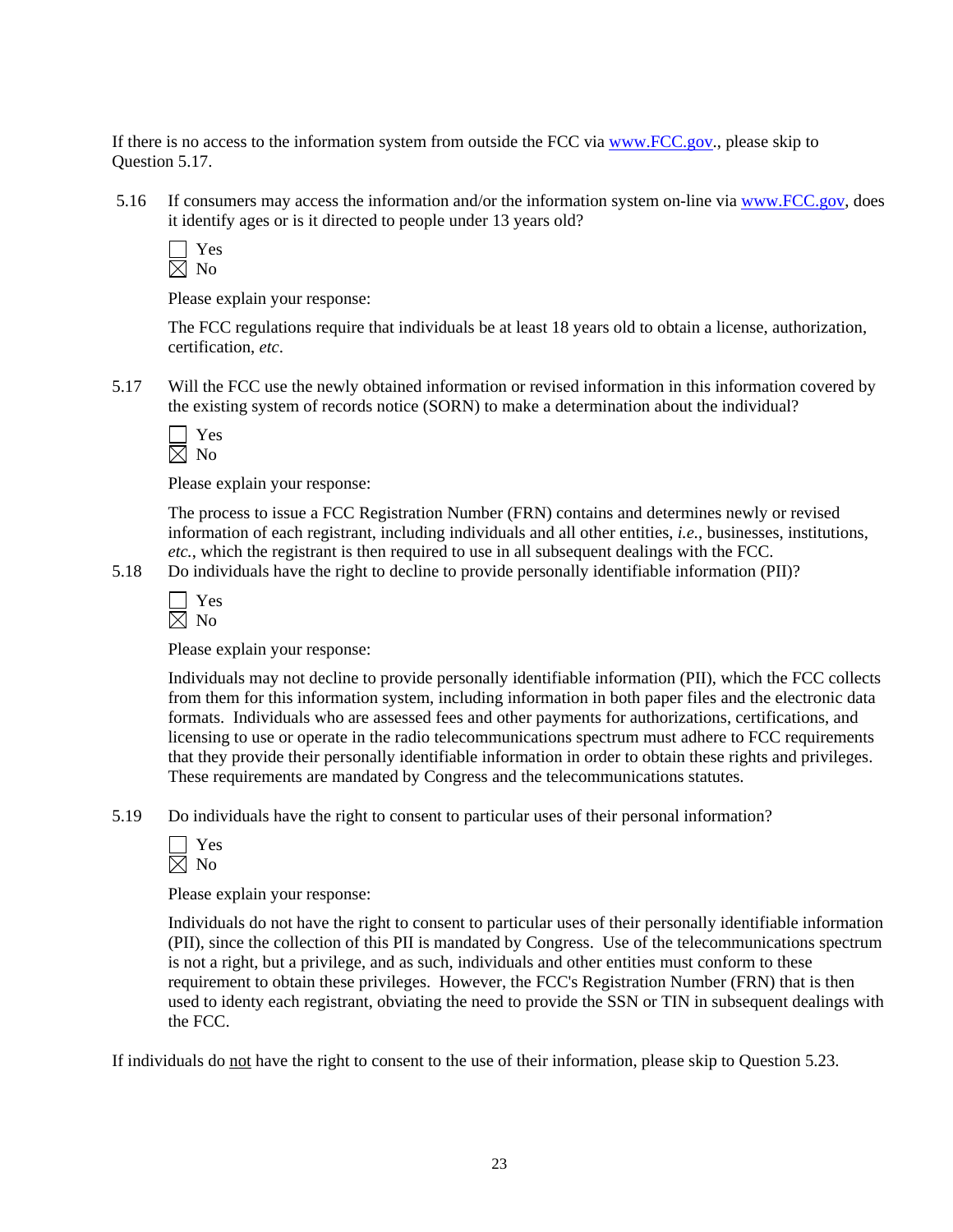- 5.20 If individuals have the right to consent to the use of their personal information, how does the individual exercise this right?
- 5.21 What processes are used to notify and to obtain consent from the individuals whose personal information is being collected?
- 5.22 What kinds of report(s) can the information system and/or the information be used to produce on the individuals whose PII data are in the information system covered by the system of records notice (SORN)?
- 5.23 What safeguards and security measures, including physical and technical access controls, are in place to secure the information and to minimize unauthorized access, use, or dissemination of the information that is stored and maintained in the information system? (Check all that apply)
	- $\boxtimes$  Account name
	- $\overline{\boxtimes}$  Passwords
		- $\boxtimes$  Accounts are locked after a set period of inactivity
		- $\boxtimes$  Passwords have security features to prevent unauthorized disclosure, *e.g.*, "hacking"
		- $\boxtimes$  Accounts are locked after a set number of incorrect attempts
		- $\Box$  One time password token
		- Other security features:
	- $\overline{\boxtimes}$  Firewall
	- $\Box$  Virtual private network (VPN)
	- $\overline{R}$  Data encryption: RAMIS process that creates the FCC Registration Number (FRN) to use as the ID number for each registrant.
	- $\boxtimes$  Intrusion detection application (IDS)
	- Common access cards (CAC)
	- Smart cards
	- **Biometrics**
	- Public key infrastructure (PKI)
	- $\overline{\boxtimes}$  Locked file cabinets or fireproof safes
	- $\boxtimes$  Locked rooms, with restricted access when not in use
	- Locked rooms, without restricted access
	- $\boxtimes$  Documents physically marked as "sensitive"
	- $\boxtimes$  Guards
		- $\boxtimes$  Identification badges
		- $\boxtimes$  Key cards<br> $\boxtimes$  Cipher loc
		- Cipher locks
		- Closed circuit TV (CCTV)
		- Other:
- 5.24 Please explain what staff security training and other measures are in place to assure that the security and privacy safeguards are maintained adequately?

 All FCC employees and contractors who work with the information are required to complete privacy training. In addition the Financial Operations division staff in OMD-FO emphasizes to those FCC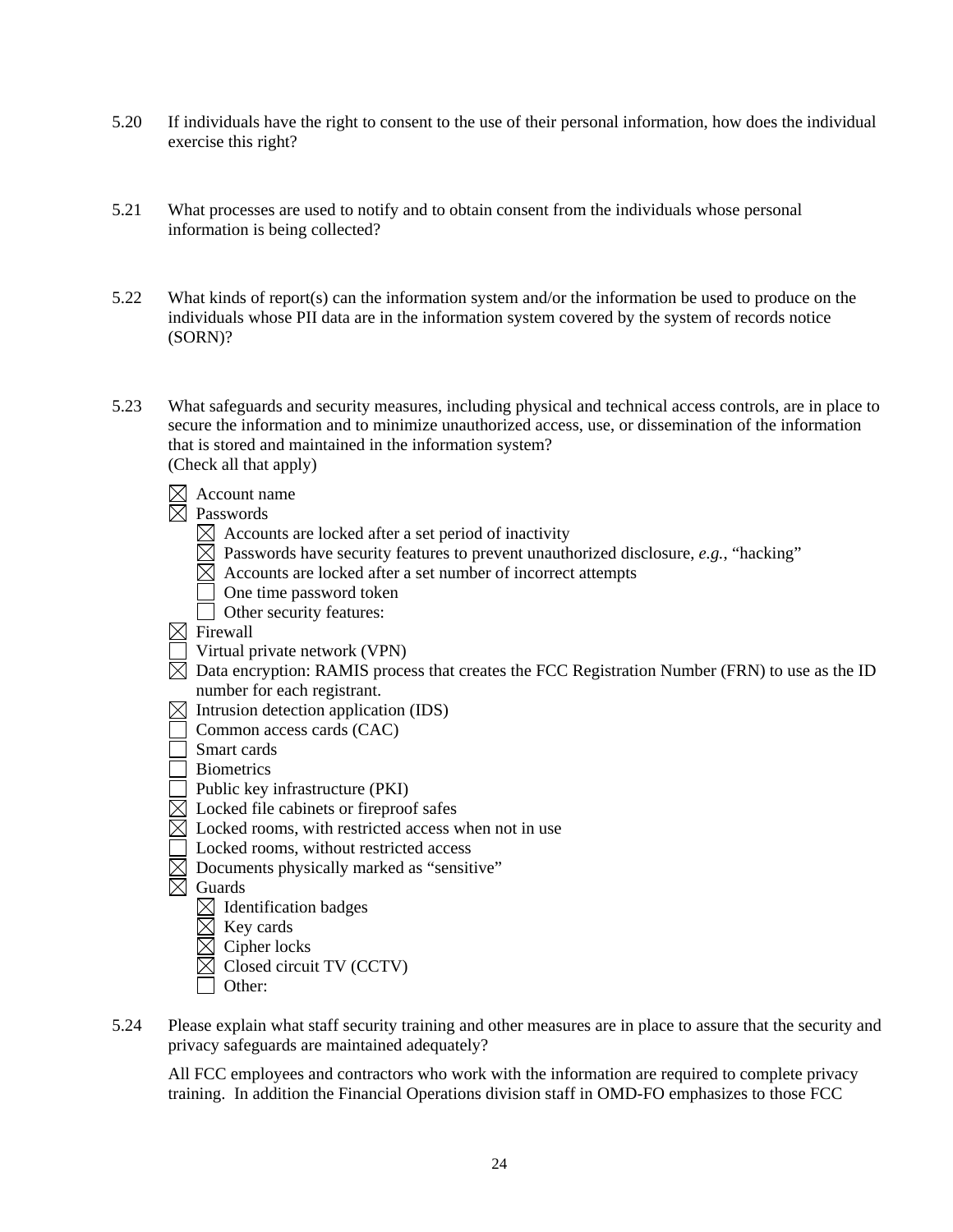employees and contractors with access that the PII in these financial systems that the information is not to be shared or disclosed.

5.25 How often are security controls reviewed?



- 5.26 How often are personnel (information system administrators, users, information system/information system developers, contractors, *etc*.) who use the information system trained and made aware of their responsibilities for protecting the information?
	- There is no training  $\boxtimes$  One year Two years Three years Four years  $\overline{\phantom{a}}$  Five years
	- $\boxtimes$  Other: The FCC has also inaugerated a Commission-wide Privacy Training program, and all employees and contractors were required to complete the privacy training course in September 2006.

If privacy training is provided, please skip to Question 5.28.

- 5.27 What are the safeguards to insure that there are few opportunities for disclosure, unavailability, modification, and/or damage to the information system covered by this system of records notice (SORN), and/or prevention of timely performance of FCC operations if operational training is not provided?
- 5.28 How often must staff be "re-certified" that they understand the risks when working with personally identifiable information (PII)?
	- Less than one year  $\boxtimes$  One year Two years Three or more years Other re-certification procedures:
- 5.29 Do the Commission's training and security requirements for this information system that is covered by this system of records notice (SORN) conform to the requirements of the Federal Information Security Management Act (FISMA)?
	- $\boxtimes$  Yes No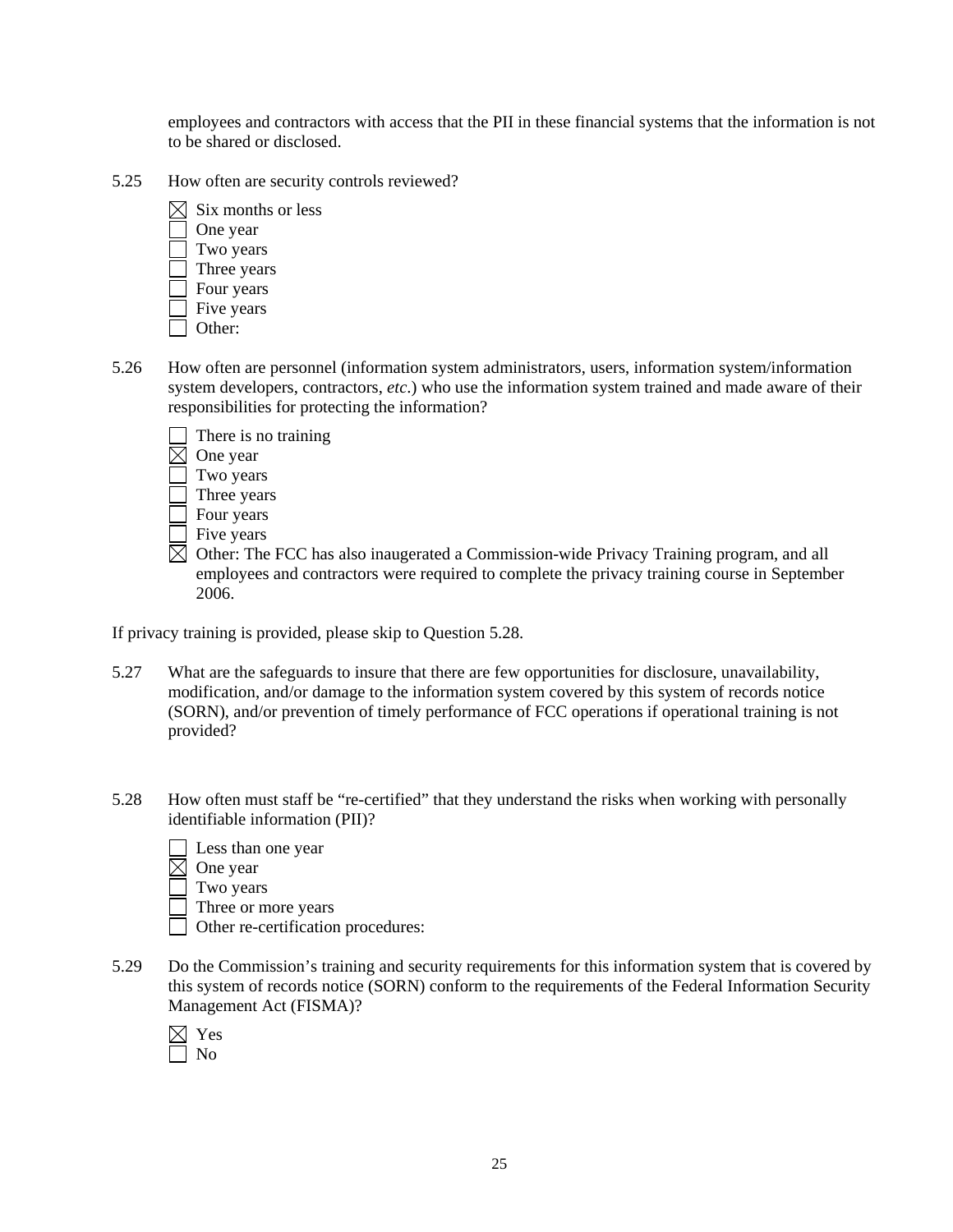Please explain your response:

If the Privacy Threshold Assessment was completed recently as part of the information system's evaluation, please skip to Question 5.34.

5.30 What is the potential impact on individuals on whom the information is maintained in the information system(s) if unauthorized disclosure or misuse of information occurs? (check one)



 Results in little or no harm, embarrassment, inconvenience, or unfairness to the individual.  $\overline{\boxtimes}$  Results in moderate harm, embarrassment, inconvenience, or unfairness to the individual.  $\Box$  Results in significant harm, embarrassment, inconvenient, or unfairness to the individual.

Please explain your response:

When individuals and other entities, *i.e.*, businesses, institutions, *etc*. register with the FCC to make their fee and other financial payments, the FCC's FAIS creates an electronic record of each entity's registration.. The individuals and all other entities then use their identification number in all subsequent dealings with the FCC, which obviates the further use of the SSN or TIN. The FCC believes that this FRN process reduces the potential for unauthorized disclosure or misuse of PII.

5.31 Is the impact level for the information system(s) covered by this system of records notice (SORN) consistent with the guidelines as determined by the FIPS 199 assessment?

Please explain your response:

5.32 Has a "Certification and Accreditation" (C&A) been completed for the information system(s) covered this system of records notice (SORN)?

If yes, please explain your response and give the C&A completion date:

The information system covered by FCC/OMD-30, "Financial Accounting Information Systems (FAIS)," SORN received its C&A in October 2006.

- 5.33 Has the Chief Information Officer (CIO) and/or the Chief Security Officer (CSO) designated this information system as requiring one or more of the following:
	- $\boxtimes$  Independent risk assessment:
	- $\boxtimes$  Independent security test and evaluation:
		- Other risk assessment and/or security testing procedures, *etc.*:
	- $\Box$  Not applicable:
- 5.34 Is the system using technology in ways that the Commission has not done so previously, *i.e*., Smart Cards, Caller-ID, *etc*?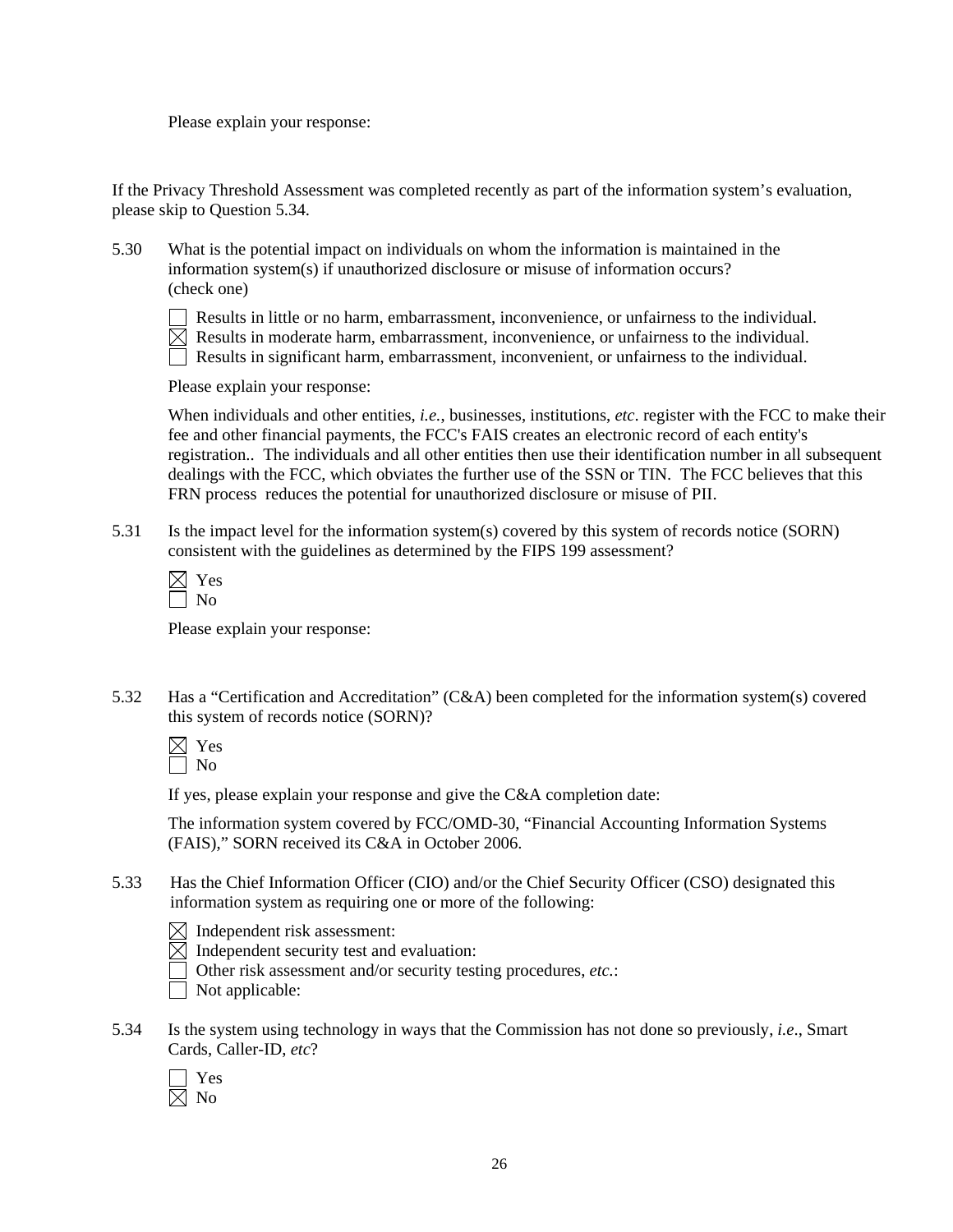Please explain your response:

5.35 How does the use of the technology affect the privacy of the general public and FCC employees and contractors?

Individuals are required to provide their personally identifiable information (PII) when they register register with the FCC as part of the filing process. This PII is contained in the electronic database's records, A unique identification number is assigned to individuals and vendors. The FCC believe that this technology has created a process that minimizes the disclosure of PII, *i.e.*, SSNs, TINs, etc., and reduces the potential for inadvertent disclosure of such PII.

5.36 Will the information system that is covered by this system of records notice (SORN) include a capability to identify, locate, and/or monitor individuals?

Please explain your response:

 The information is limited to the personnally identifiable information that individuals are required to provide to the FCC as part of the registration process to pay regulatory fees and other financial payments.

If the information system does not include any monitoring capabilities, please skip to **Section 6.0 Information Collection Requirements under the Paperwork Reduction Act (PRA):** 

- 5.37 If the information system includes these technical capabilities identified in Questions 5.34 through 5.36 above, what kinds of information will be collected as a function of the monitoring of individuals?
- 5.38 Does the information system covered by this system of records notice (SORN) contain any controls, policies, and procedures to prevent unauthorized monitoring?

| ÷.<br>٣ |
|---------|
|         |

Please explain your response:

#### **Section 6.0 Information Collection Requirements under the Paperwork Reduction Act (PRA):**

- 6.1 Does this system of records notice (SORN) require non-FCC employees and contractors to perform any paperwork or recordkeeping activities?
	- $\boxtimes$  Yes, individuals, who are not FCC employees or contractions, are required to complete paperwork or recordkeeping functions or activities, *i.e.*, fill out forms and/or licensees, participate in surveys, and or maintain records *etc*.

Please explain your response: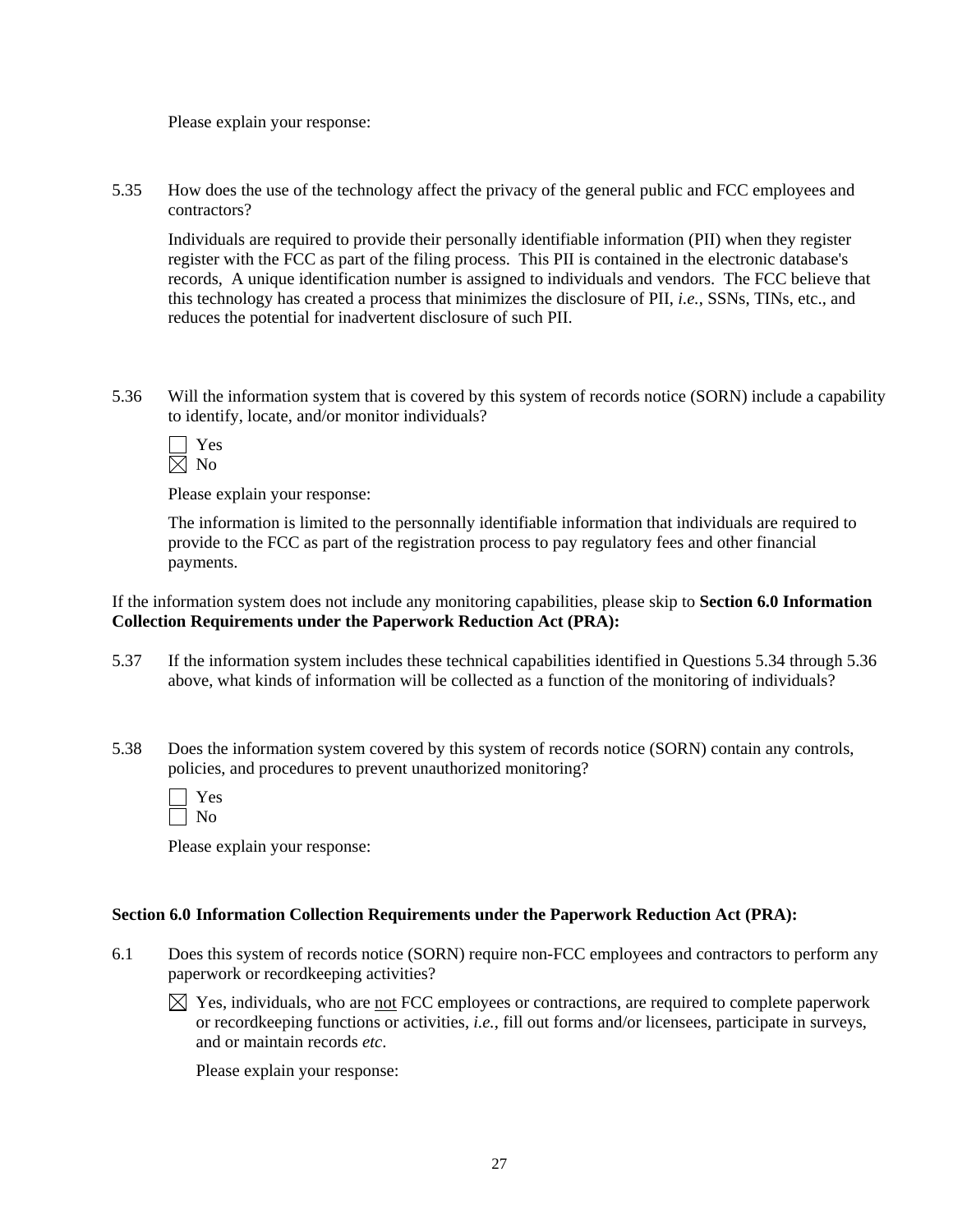$\Box$  No, individuals, who are <u>not</u> FCC employees or contractors, are <u>not</u> required to perform any paperwork or recordkeeping functions or activities

Please explain your response:

 $\Box$  No, this system of records notice includes only FCC employees and/or contractors, which exempts it from the PRA. Please skip to **Section 7.0 Correction and Redress:**

6.2 If the website requests information, such as the information necessary to complete an FCC form, license, authorization, *etc*., has the information collection covered by this system of records notice (SORN) been identified for possible inclusion under the FCC's Paperwork Reduction Act (PRA) requirements?

Please explain your response:

If there are no PRA information collections associated with the information system or its applications, please skip to **Section 7.0 Correction and Redress:**

6.3 If yes, what PRA information collections covered by this system of records notice (SORN) are associated with this database please list the OMB Control Number, Title of the collection, Form number(s) as applicable, and Expiration date:

3060-0589, FCC Remittance Advice Form, Electronic Version, FCC Forms 159/159-C, 159-B, and 159- E.

3060-0949, Interstate Telephone Service Provider Worksheet, FCC Form 159-W.

6.4 If there are any FCC forms associated with the information system(s) covered by this system of records notice (SORN), do the forms carry the Privacy Act notice?

 $\boxtimes$  Yes

FCC Form Number(s) and Title(s):

FCC Forms 159/159-C, 159-B, and 159-E, "FCC Remittance Advice Form, Electronic Version."

FCC Forms 159-W, "Interstate Telephone Service Provider Worksheet."

|  | ۰. |
|--|----|
|--|----|

 $\Box$  Not applicable—the information collection does not include any forms.

6.5 Have the system managers contacted the Performance Evaluation and Records Management (PERM) staff to coordinate PRA requirements and submission of the information collection to the Office of Management and Budget?

Please explain your response:

The Financial Operations Systems Group (FOSG) in OMD-FO works with PERM to insure that they comply fully with the PRA requirements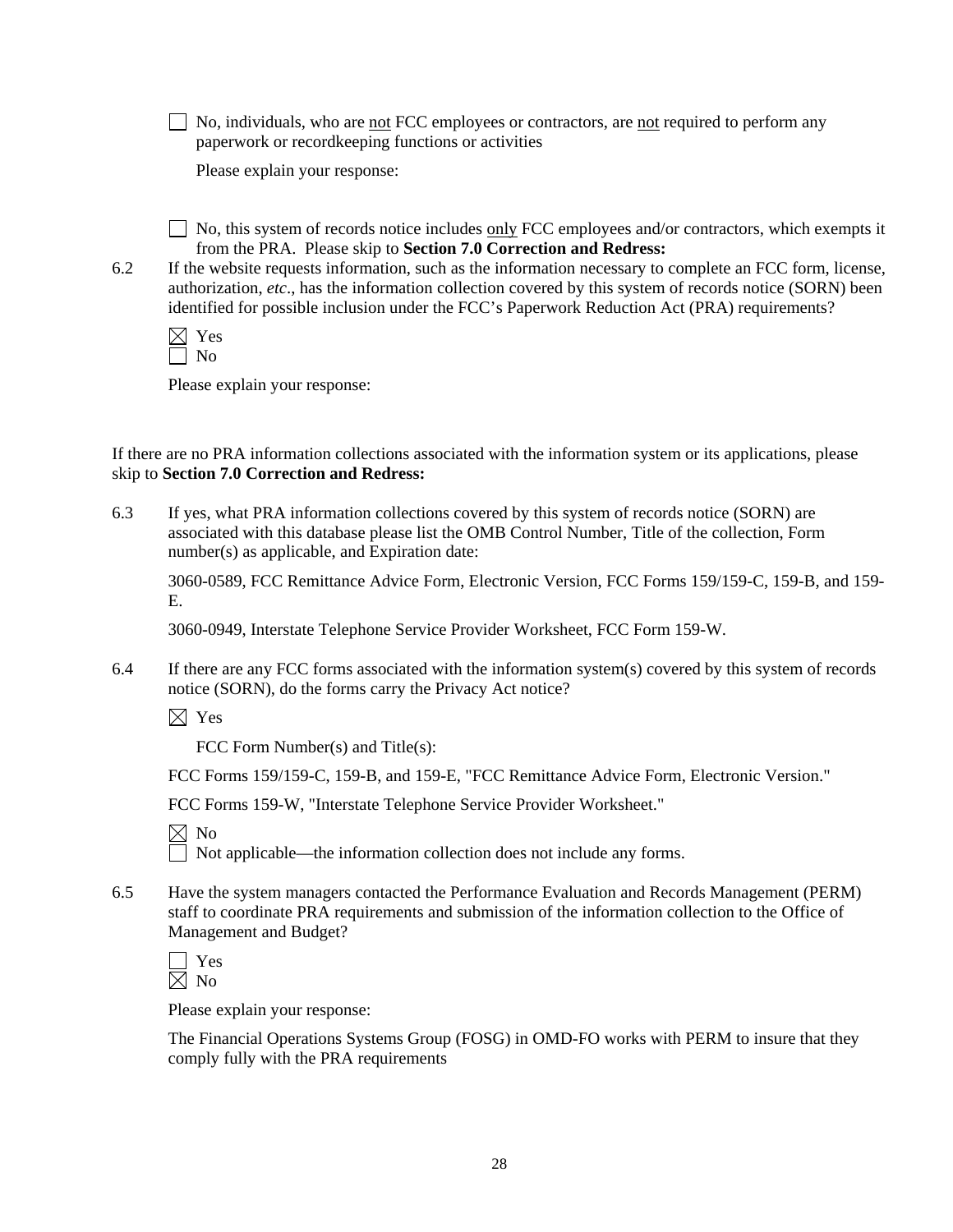#### **Section 7.0 Correction and Redress:**

7.1 Are the procedures for individuals wishing to inquire whether this system of records notice (SORN) contains information about them consistent with the FCC Privacy Manual procedures and FCC rules under 47 CFR §§ 0.554 – 0.555 for the Privacy Act and Freedom of Information Act (FOIA) requirements?



Please explain your response, and if this is an existing system of records notice (SORN), please specify what, if anything, is changing in this procedure:

 Individuals who have submitted their personally identifiable information to the FCC when they registered to pay their regulatory fees and other financial payments may address heir inquiries to the system manager or the Deputy Division Chief of the Financial Operations Systems Group (FOSG) in OMD-FO for FCC/OMD-30, "Revenue Management Information Systems (RMIS)," SORN. This is consistent with FCC rules under 47 CFR §§ 0.554 – 0.555 for the Privacy Act, as noted in this SORN.

7.2 Are the procedures for individuals to gain access to their own records/information/data in this information system that is covered by this system of records notice (SORN) consistent with the FCC Privacy Manual procedures and FCC rules under 47 CFR §§ 0.554 – 0.555 for the Privacy Act and Freedom of Information Act (FOIA) requirements?

Please explain your response, and if this is an existing system of records notice (SORN), please specify what, if anything, is changing in this procedure:

Participation in the information system covered by SORN, is voluntary. Nonetheless, individuals seeking access to the information about them in the FCC/OMD-30, "Financial Accounting Information Systems (FAIS)," SORN should contact the system manager or the Deputy Division Chief of the Financial Operations Systems Group (FOSG) in OMD-FO. This is consistent with FCC policies and rules under 47 CFR  $\S$ § 0.554 – 0.555, as noted in the SORN.

7.3 Are the procedures for individuals seeking to correct or to amend records/information/data about them in the information system that is covered by this system of records notice (SORN) consistent with the FCC Privacy Manual procedures and FCC rules under 47 CFR §§ 0.556 – 0.558?

Please explain your response, and if this is an existing system of records notice (SORN), please specify what, if anything, is changing in this procedure:

Individuals seeking to correct or to amend information about them in the FCC/OMD-30, "Financial Accounting Information Systems (FAIS)," SORN should contact the system manager or the Deputy Division Chief of the Financial Operations Systems Group (FOSG) in OMD-FO. This is consistent with FCC policies and rules under 47 CFR §§ 0.554 – 0.555, as noted in the SORN.

7.4 Does the FCC provide any redress to amend or correct information about an individual covered by this system of records notice (SORN), and if so, what alternatives are available to the individual, and are these consistent with the FCC Privacy Manual procedures and FCC rules under 47 CFR §§ 0.556 – 0.558?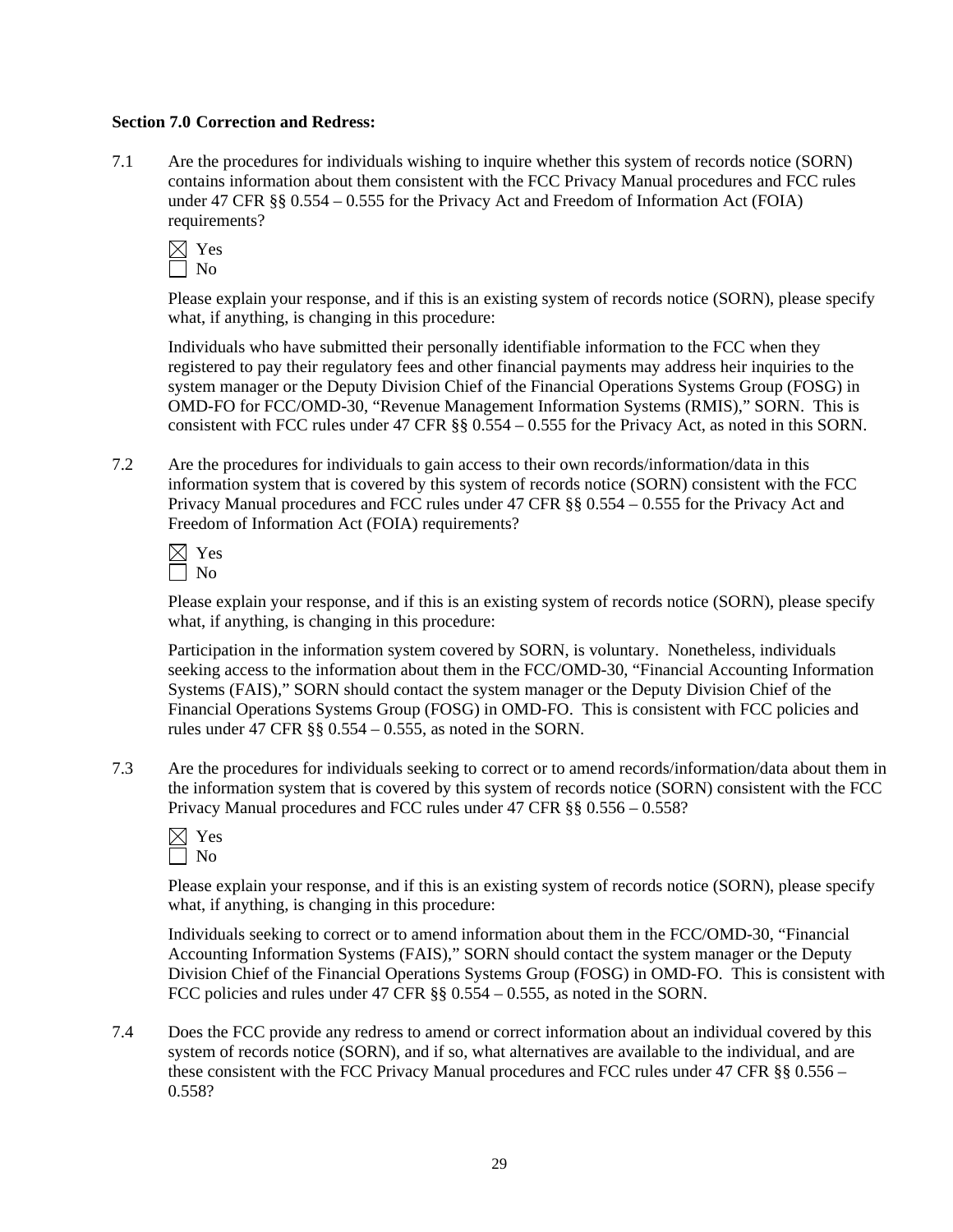

Please explain your response:

 Individuals seeking any redress to amend or correct information about them in the FCC/OMD-30, "Financial Accounting Information Systems (FAIS)," SORN should contact the system manager or the Deputy Division Chief in the Financial Operations Systems Group (FOSG) in OMD-FO. This is consistent with FCC policies and rules under 47 CFR §§ 0.554 – 0.555, as noted in the SORN.

If this is a new system of records notice (SORN), please skip to Question 7.6.

7.5 Have the sources for the categories of records in the information system(s) covered by this system of records notice (SORN) changed?

Please explain your response, and if this is an existing system of records notice (SORN), please specify what, if anything, is changing in this procedure:

 FCC/OMD-30, "Financial Accounting Information Systems (FAIS)," SORN has been revised to include all personally identifiable information (PII) that is included in all financial systems used by the FCC.

7.6 Does this system of records notice (SORN) claim any exemptions to the notification, access, and correction, and/or amendment procedures as they apply to individuals seeking information about them in this SORN, and if so, are these exemptions consistent with the FCC Privacy Manual procedures and FCC rules under 47 CFR §§ 0.561?

Please explain your response, and if this is an existing system of records notice (SORN), please specify what, if anything, is changing in this procedure:

 The SORN for FCC/OMD-30, "Financial Accounting Information Systems (FAIS)," SORN has been revised to note that the information system includes electronic records that are linked to the U.S. Treasury, JP Morgan/Chase Bank, several of the FCC's contractors, and FCC internal financial operations. FAS also has paper records that are stored in secured (locked) file cabinets. The electronic records are stored in the FCC's computer network databases. This SORN contains no exemptions to the notification, access, and correction and/or amendment procedures as they apply to individuals seeking information about them in this SORN.

7.7 What processes are in place to monitor and to respond to privacy and/or security incidents? Please specify what is changing if this is an existing system of records notice (SORN) that is being updated or revised?

 The staff of the Financial Operations Systems Group (FOSG) in OMD-FO has posted notices that the information in information systems's electronic records and paper files that are covered by FCC/OMD-30, "Financial Accounting Information Systems (FAIS)," SORN are "non public for internal use only." The FOSG also issues reminders periodically to those granted access to the information that they are to keep the information confidential and to safeguard any printed materials.

7.8 How often is the information system audited to ensure compliance with FCC and OMB regulations and to determine new needs?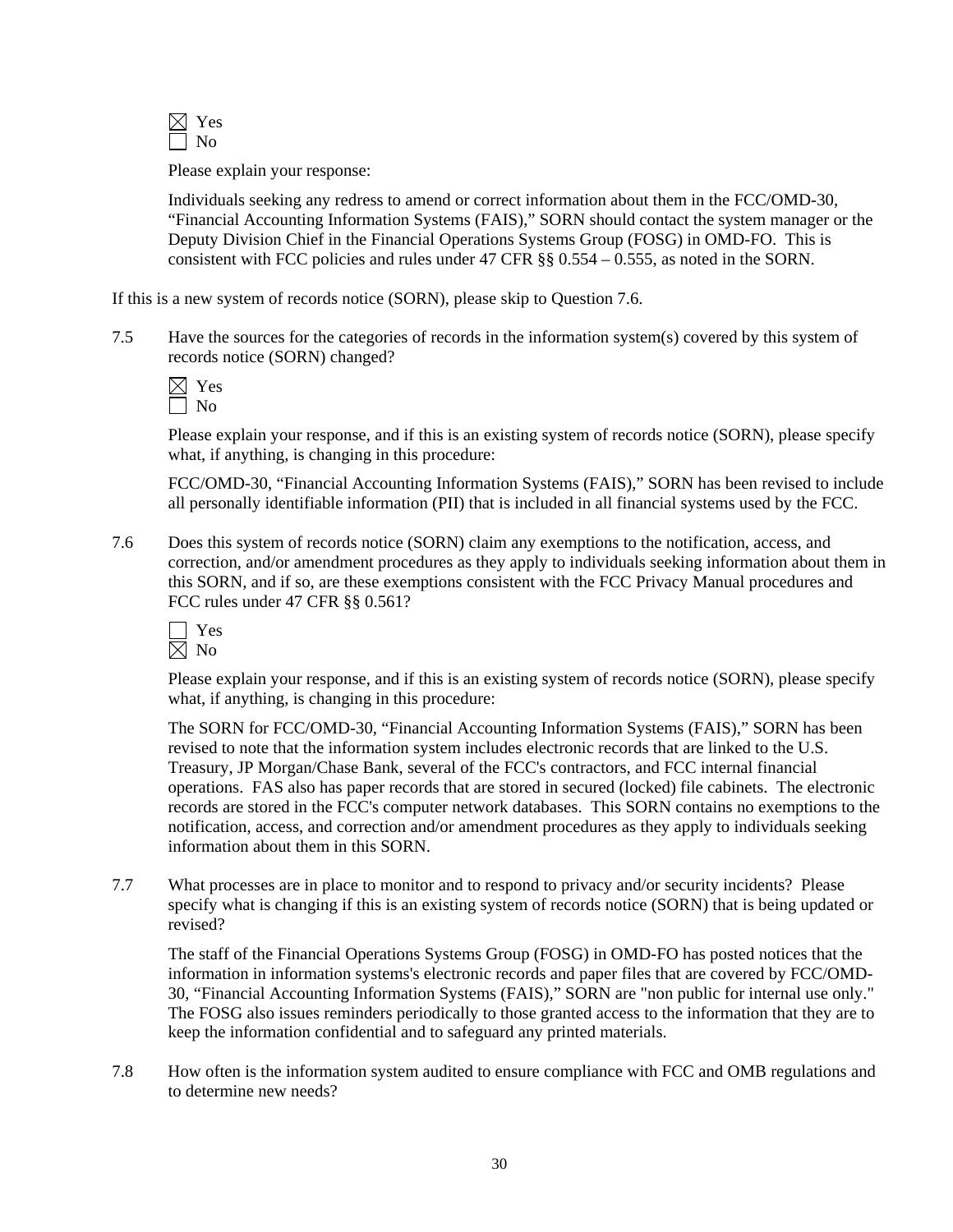| Six months or less  |
|---------------------|
| One year            |
| Two years           |
| Three years         |
| Four years          |
| Five years          |
| Other audit schedul |
| requirement, the FC |
| procedures identifi |

 $\lim g$  procedure(s): Although this information system does not have an audit DSG staff in the Financial Operations division of OMD (OMD-FO) does have procedures, identified elsewhere in this PIA, that note the administrative protections, privacy training, and access controls that are in place to safeguard the personally identifiable information (PII) contained in this information system covered by FCC/OMD-30, "Financial Accounting Information Systems (FAIS)," SORN.

#### **Section 8.0 Consumer Satisfaction:**

8.1 Is there a customer satisfaction survey included as part of the public access to the information covered by this system of records notice (SORN)?

| Yes                     |
|-------------------------|
| No.                     |
| $\times$ Not applicable |

Please explain your response:

If there are no Consumer Satisfaction requirements, please skip to **Section 9.0 Risk Assessment and Mitigation:** 

8.2 Have any potential Paperwork Reduction Act (PRA) issues been addressed prior to implementation of the customer satisfaction survey?

 Yes  $\Box$  No

Please explain your response:

8.3 If there are PRA issues, were these issues addressed in the PRA component of this PIA template?

Please explain your response:

#### **Section 9.0 Risk Assessment and Mitigation:**

9.1 What are the potential privacy risks for the information covered by this system of records notice (SORN), and what practices and procedures have you adopted to minimize them?